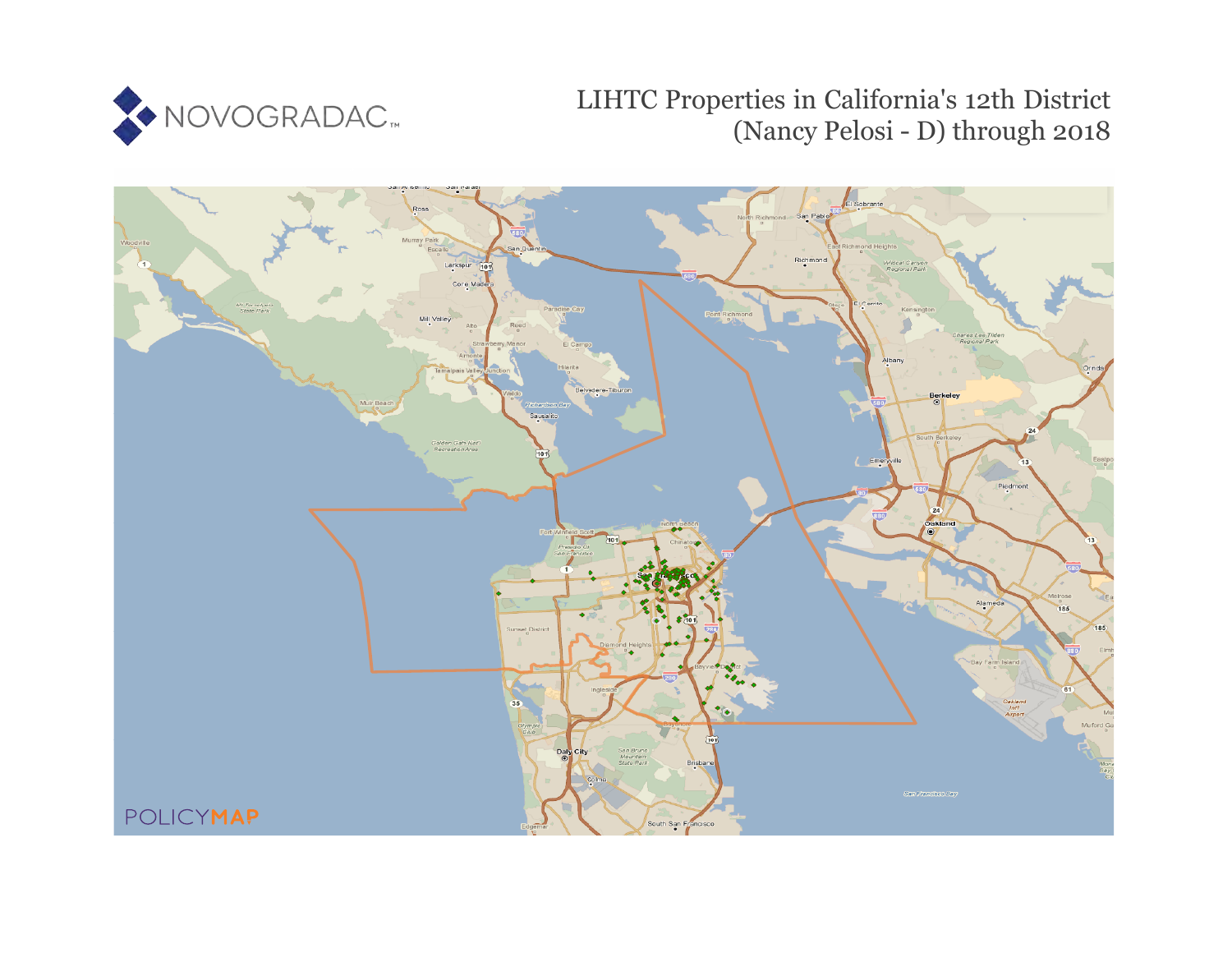| <b>Project Name</b>                                             | <b>Address</b>                     | City                           | <b>State</b> | <b>Zip Code</b> | Nonprofit<br><b>Sponsor</b> | <b>Allocation</b><br>Year | <b>Annual</b><br><b>Allocated</b><br><b>Amount</b> | <b>Year Placed</b><br>in Service | <b>Construction Type</b>  | <b>Total</b><br><b>Units</b> | Low<br><b>Income</b><br><b>Units</b> | <b>Rent or</b><br><b>Income</b><br><b>Ceiling</b> | <b>Credit</b><br><b>Percentage</b>        | Tax-<br><b>Exempt</b><br><b>Bond</b> | <b>HUD Multi-</b><br><b>Family</b><br><b>Financing/Rental</b><br><b>Assistance</b> |
|-----------------------------------------------------------------|------------------------------------|--------------------------------|--------------|-----------------|-----------------------------|---------------------------|----------------------------------------------------|----------------------------------|---------------------------|------------------------------|--------------------------------------|---------------------------------------------------|-------------------------------------------|--------------------------------------|------------------------------------------------------------------------------------|
| APOLLO HOTEL                                                    | <b>422 VALENCIA</b><br><b>ST</b>   | SAN FRANCISCO CA               |              | 94103           | $\rm No$                    | 1996                      | \$582,216                                          | 1999                             | Acquisition and Rehab 80  |                              | 80                                   | 60% AMGI                                          | 70 % present $\hbox{~No}$<br>value        |                                      |                                                                                    |
| HOTEL GRAND<br><b>SOUTHERN</b>                                  | 1095 MISSION<br>${\cal ST}$        | SAN FRANCISCO CA               |              | 94103           | Yes                         | 1997                      | \$549,976                                          | 1999                             | Acquisition and Rehab 72  |                              | 72                                   | $60\%$ AMGI                                       | $70$ % present $\,$ No value              |                                      |                                                                                    |
| <b>CECIL WILLIAMS</b><br><b>GLIDE COMMUNITY</b><br><b>HOUSE</b> |                                    | 333 TAYLOR ST SAN FRANCISCO    | CA           | 94102           | Yes                         | 1997                      | \$601,260                                          | 1999                             | New Construction          | 52                           | 51                                   | 60% AMGI                                          | $70$ % present $\,$ No value              |                                      |                                                                                    |
| <b>LAUREL GARDENS</b><br><b>APTS</b>                            | 1555 TURK ST                       | <b>SAN FRANCISCO</b>           | CA           | 94115           | No                          | 1998                      | \$118,266                                          | 1999                             | Acquisition and Rehab 52  |                              | 51                                   | 60% AMGI                                          | $30\,\%$ present $\,$ $\rm{Yes}$<br>value |                                      |                                                                                    |
| MINNA PARK FAMILY<br><b>APTS</b>                                |                                    | 535 MINNA ST SAN FRANCISCO CA  |              | 94103           | Yes                         | 1997                      | \$355,395                                          | 1999                             | New Construction          | 26                           | 26                                   | 60% AMGI                                          | $70$ % present $\,$ No value              |                                      |                                                                                    |
| THE DUDLEY                                                      | 172 SIXTH ST                       | <b>SAN FRANCISCO</b>           | CA           | 94103           | Yes                         | 2002                      | \$499,081                                          | 2002                             | Acquisition and Rehab 75  |                              | 74                                   | 50% AMGI                                          | $70$ % present $\,$ No value              |                                      |                                                                                    |
| <b>8TH &amp; HOWARD</b><br><b>FAMILY APTS</b>                   | 1166 HOWARD<br>$\operatorname{ST}$ | SAN FRANCISCO CA               |              | 94103           | $\mathbf{N}\mathbf{o}$      | 2001                      | \$805,553                                          | 2003                             | New Construction          | 74                           | 73                                   | 60% AMGI                                          | $30\,\%$ present $\,$ $\rm Yes$<br>value  |                                      |                                                                                    |
| <b>BAYVIEW COMMONS</b><br><b>APTS</b>                           |                                    | 4445 THIRD ST SAN FRANCISCO CA |              | 94124           | $\mathbf{No}$               | 2000                      | \$470,672                                          | 2003                             | New Construction          | $30\,$                       | 29                                   | 60% AMGI                                          | $70$ % present $\,$ No $\,$<br>value      |                                      |                                                                                    |
| <b>MARLTON MANOR</b>                                            |                                    | 240 JONES ST SAN FRANCISCO CA  |              | 94102           | No                          | 2001                      | \$1,317,402                                        | 2003                             | Acquisition and Rehab 151 |                              | 150                                  | 60% AMGI                                          | $70\,\%$ present $\,$ No value            |                                      |                                                                                    |
| <b>ALEXANDER</b><br><b>RESIDENCE</b>                            | 230 EDDY ST                        | <b>SAN FRANCISCO</b>           | CA           | 94102           | $\rm No$                    | 2001                      | \$1,422,787                                        | 2003                             | Acquisition and Rehab 179 |                              | 178                                  | 60% AMGI                                          | 70 % present $\,$ No $\,$<br>value        |                                      |                                                                                    |
| <b>WEST HOTEL</b>                                               | 141 EDDY ST                        | SAN FRANCISCO CA               |              | 94102           | Yes                         | 2001                      | \$786,815                                          | 2003                             | Acquisition and Rehab 105 |                              | 104                                  | 60% AMGI                                          | $70\,\%$ present $\,$ No value            |                                      |                                                                                    |
| MISSION CAPP APTS                                               | 2155 MISSION<br><b>ST</b>          | SAN FRANCISCO CA               |              | 94110           | No                          | 1989                      | \$543,811                                          | 1991                             | Acquisition and Rehab 48  |                              | 48                                   | 60% AMGI                                          | $70$ % present $\,$ No $\,$<br>value      |                                      |                                                                                    |
| <b>CONNECTICUT STREET</b><br>COURT                              | 1206<br>${\rm ST}$                 | CONNECTICUT SAN FRANCISCO      | CA           | 94107           | No                          | 1990                      | \$142,676                                          | 1992                             | <b>New Construction</b>   | 10                           | 10                                   | 60% AMGI                                          | 70 % present $\,$ No $\,$<br>value        |                                      |                                                                                    |

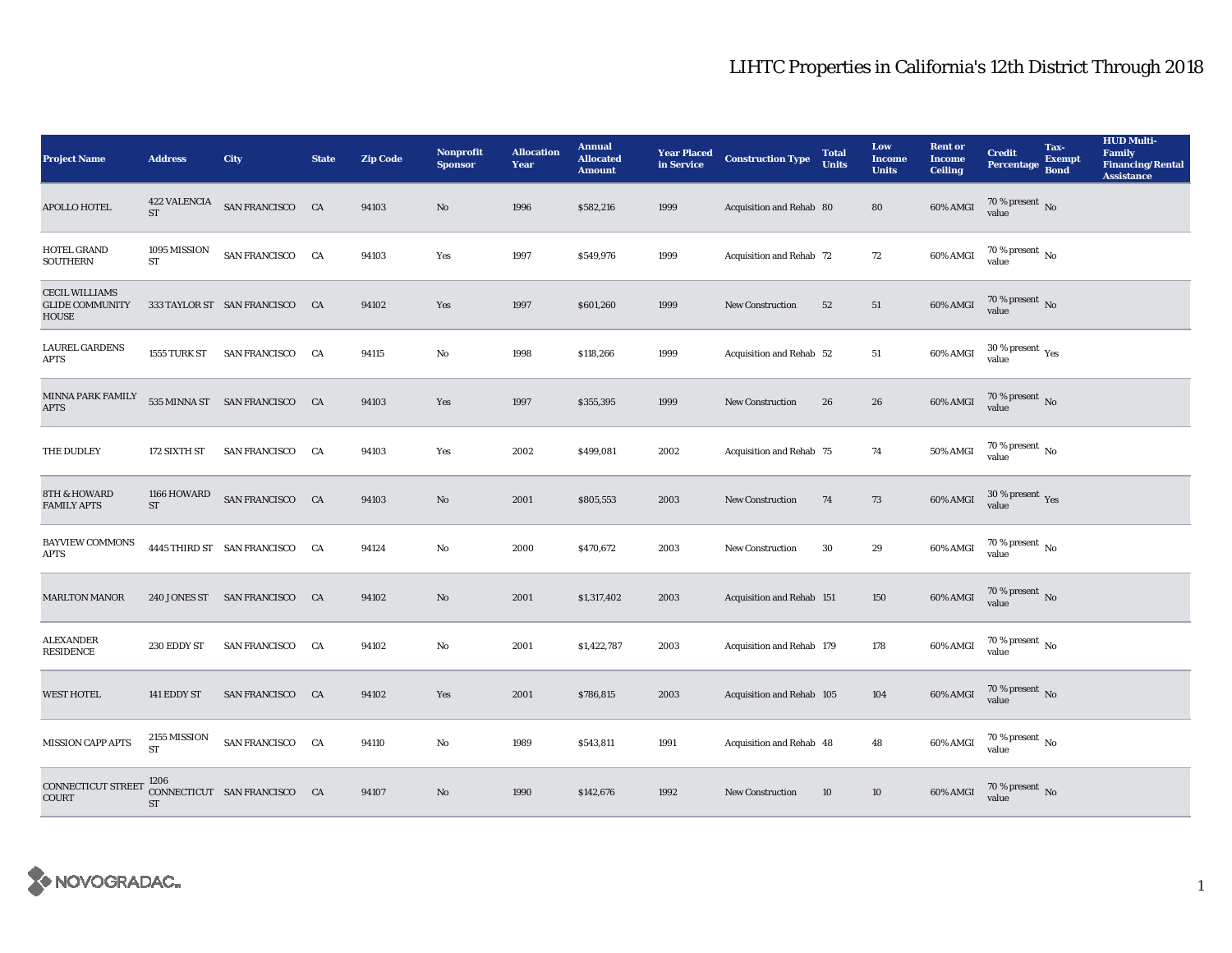| <b>Project Name</b>                            | <b>Address</b>             | <b>City</b>                    | <b>State</b> | <b>Zip Code</b> | <b>Nonprofit</b><br><b>Sponsor</b> | <b>Allocation</b><br>Year | <b>Annual</b><br><b>Allocated</b><br><b>Amount</b> |      | <b>Year Placed Construction Type</b><br>in Service | <b>Total</b><br><b>Units</b> | Low<br><b>Income</b><br><b>Units</b> | <b>Rent or</b><br><b>Income</b><br><b>Ceiling</b> | <b>Credit</b><br><b>Percentage</b> | Tax-<br><b>Exempt</b><br><b>Bond</b> | <b>HUD Multi-</b><br>Family<br><b>Financing/Rental</b><br><b>Assistance</b> |
|------------------------------------------------|----------------------------|--------------------------------|--------------|-----------------|------------------------------------|---------------------------|----------------------------------------------------|------|----------------------------------------------------|------------------------------|--------------------------------------|---------------------------------------------------|------------------------------------|--------------------------------------|-----------------------------------------------------------------------------|
| STEAMBOAT POINT<br><b>APTS</b>                 | <b>800 THE</b>             | EMBARCADERO SAN FRANCISCO CA   |              | 94107           | No                                 | 1990                      | \$1,551,191                                        | 1992 | New Construction                                   | 108                          | 108                                  | $60\%$ AMGI                                       | $70\%$ present No<br>value         |                                      |                                                                             |
| <b>PADRE PALOU APTS</b>                        | 3400 16TH ST               | SAN FRANCISCO CA               |              | 94114           | No                                 | 1990                      | \$293,671                                          | 1992 | <b>New Construction</b>                            | 18                           | 17                                   | 60% AMGI                                          | $70$ % present $\,$ No value       |                                      |                                                                             |
| <b>JONES STREET APTS</b>                       | 111 JONES ST               | <b>SAN FRANCISCO</b>           | CA           | 94102           | $\mathbf{No}$                      | 1991                      | \$1,670,593                                        | 1993 | <b>New Construction</b>                            | 108                          | 107                                  | 60% AMGI                                          | $70$ % present $\,$ No value       |                                      |                                                                             |
| TURK STREET APTS                               | 201 TURK ST                | <b>SAN FRANCISCO</b>           | CA           | 94102           | No                                 | 1991                      | \$2,674,228                                        | 1993 | <b>New Construction</b>                            | 175                          | 175                                  | 60% AMGI                                          | $70$ % present $\,$ No value       |                                      |                                                                             |
| DEL CARLO COURT                                |                            | 3330 ARMY ST SAN FRANCISCO CA  |              | 94110           | No                                 | 1991                      | \$574,326                                          | 1993 | New Construction                                   | 25                           | 25                                   | 60% AMGI                                          | $70$ % present $\,$ No value       |                                      |                                                                             |
| <b>SOUTH OF MARKET</b><br><b>MERCY HOUSING</b> | 1101 HOWARD<br>ST          | SAN FRANCISCO CA               |              | 94103           | $\mathbf{No}$                      | 1992                      | \$530,365                                          | 1994 | <b>New Construction</b>                            | 34                           | 34                                   | 60% AMGI                                          | $70\,\%$ present $\,$ No value     |                                      |                                                                             |
| <b>MINNA STREET APTS</b>                       |                            | 518 MINNA ST SAN FRANCISCO     | CA           | 94103           | $\mathbf{N}\mathbf{o}$             | 1992                      | \$447,613                                          | 1994 | <b>New Construction</b>                            | 24                           | 23                                   | 60% AMGI                                          | $70$ % present $\,$ No value       |                                      |                                                                             |
| <b>CANON KIP</b><br><b>COMMUNITY HOUSE</b>     |                            | 705 NATOMA ST SAN FRANCISCO CA |              | 94103           | No                                 | 1992                      | \$594,511                                          | 1994 | New Construction                                   | 104                          | 104                                  | 60% AMGI                                          | $70$ % present $\,$ No value       |                                      |                                                                             |
| 1045 MISSION APTS                              | 1045 MISSION<br><b>ST</b>  | SAN FRANCISCO CA               |              | 94103           | No                                 | 2001                      | \$241,814                                          | 2000 | <b>New Construction</b>                            | 258                          | 55                                   | 50% AMGI                                          | $30\,\%$ present $\,$ Yes value    |                                      |                                                                             |
| <b>BRITTON COURTS</b>                          | 1250<br>SUNNYDALE<br>AVE   | <b>SAN FRANCISCO</b>           | CA           | 94134           | $\mathbf{N}\mathbf{o}$             | 1998                      | \$551,831                                          | 2000 | New Construction                                   | 92                           | 91                                   | 60% AMGI                                          | $30\,\%$ present $\,$ Yes value    |                                      |                                                                             |
| <b>HERITAGE HOMES</b>                          | <b>248 REY ST</b>          | <b>SAN FRANCISCO</b>           | CA           | 94134           | Yes                                | 1998                      | \$1,862,499                                        | 2000 | <b>New Construction</b>                            | 148                          | 146                                  | 60% AMGI                                          | $70\,\%$ present $\,$ No value     |                                      |                                                                             |
| <b>BERNAL GATEWAY</b><br><b>APTS</b>           | 3101 MISSION<br>${\rm ST}$ | SAN FRANCISCO CA               |              | 94110           | $\rm No$                           | 1998                      | \$789,255                                          | 2000 | New Construction                                   | 55                           | 54                                   | 60% AMGI                                          | $70\,\%$ present $\,$ No value     |                                      |                                                                             |
| TURK STREET APTS                               | 421 TURK ST                | <b>SAN FRANCISCO</b>           | <b>CA</b>    | 94102           | No                                 | 2002                      | \$555,485                                          | 2004 | New Construction                                   | 29                           | 28                                   | 60% AMGI                                          | $70\,\%$ present $\,$ No value     |                                      |                                                                             |

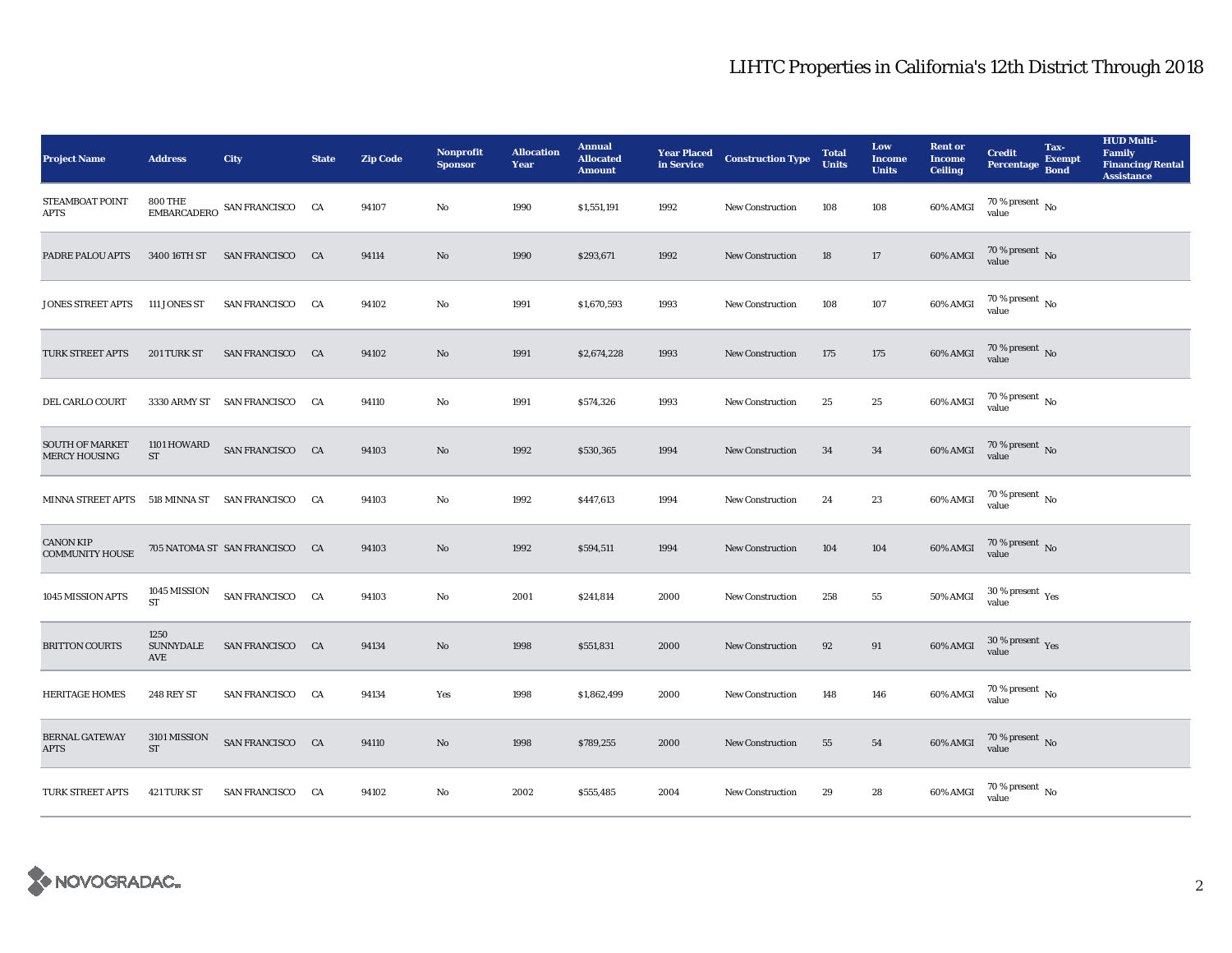| <b>Project Name</b>                         | <b>Address</b>                     | <b>City</b>                                      | <b>State</b> | <b>Zip Code</b> | <b>Nonprofit</b><br><b>Sponsor</b> | <b>Allocation</b><br>Year | <b>Annual</b><br><b>Allocated</b><br><b>Amount</b> | <b>Year Placed<br/>in Service</b> | <b>Construction Type</b>  | <b>Total</b><br><b>Units</b> | Low<br><b>Income</b><br><b>Units</b> | <b>Rent or</b><br><b>Income</b><br><b>Ceiling</b> | <b>Credit</b><br><b>Percentage</b>       | Tax-<br><b>Exempt</b><br><b>Bond</b> | <b>HUD Multi-</b><br>Family<br><b>Financing/Rental</b><br><b>Assistance</b> |
|---------------------------------------------|------------------------------------|--------------------------------------------------|--------------|-----------------|------------------------------------|---------------------------|----------------------------------------------------|-----------------------------------|---------------------------|------------------------------|--------------------------------------|---------------------------------------------------|------------------------------------------|--------------------------------------|-----------------------------------------------------------------------------|
| <b>DALT HOTEL</b>                           | 34 TURK ST                         | SAN FRANCISCO CA                                 |              | 94102           | No                                 | 2001                      | \$1,191,810                                        | 2004                              | Acquisition and Rehab 177 |                              | 177                                  | $60\%$ AMGI                                       | $70\,\%$ present $\,$ No value           |                                      |                                                                             |
| <b>HERALD HOTEL</b>                         | 308 EDDY ST                        | SAN FRANCISCO CA                                 |              | 94102           | $\mathbf{No}$                      | 2003                      | \$313,632                                          | 2004                              | Acquisition and Rehab 73  |                              | 72                                   | 60% AMGI                                          | $30\ \%$ present $\ _{\mbox{Yes}}$ value |                                      |                                                                             |
| NORTH BEACH PLACE 455 BAY ST                |                                    | <b>SAN FRANCISCO</b>                             | CA           | 94133           | $\mathbf{N}\mathbf{o}$             | 2002                      | \$3,850,000                                        | 2004                              | <b>New Construction</b>   | 341                          | 333                                  | 60% AMGI                                          | $70\,\%$ present $\,$ No value           |                                      |                                                                             |
| <b>LARKIN PINE SENIOR</b><br><b>HOUSING</b> |                                    | 1303 LARKIN ST SAN FRANCISCO                     | <b>CA</b>    | 94109           | No                                 | 1992                      | \$643,350                                          | 1994                              | <b>New Construction</b>   | 63                           | 62                                   | <b>50% AMGI</b>                                   | 70 % present $\,$ No $\,$<br>value       |                                      |                                                                             |
| PLAZA DEL SOL                               |                                    | $440$ VALENCIA $$\rm{SAN}$ FRANCISCO $$\rm{CA}$$ |              | 94103           | $\mathbf{No}$                      | 1992                      | \$1,198,459                                        | 1994                              | <b>New Construction</b>   | 58                           | 57                                   | 60% AMGI                                          | $70$ % present $\,$ No value             |                                      |                                                                             |
| <b>KNOX SRO</b>                             | 241 SIXTH ST                       | <b>SAN FRANCISCO</b>                             | <b>CA</b>    | 94103           | No                                 | 1992                      | \$1,050,250                                        | 1994                              | <b>New Construction</b>   | 140                          | 140                                  | 60% AMGI                                          | $70\,\%$ present $\,$ No value           |                                      |                                                                             |
| ELLIS STREET FAMILY<br><b>APTS</b>          | 555 ELLIS ST                       | SAN FRANCISCO CA                                 |              | 94109           | No                                 | 1994                      | \$592,355                                          | 1995                              | <b>New Construction</b>   | 38                           | 37                                   | 60% AMGI                                          | $70$ % present $\,$ No value             |                                      |                                                                             |
| ARC LIGHT                                   | 21 CLARENCE<br>PL                  | SAN FRANCISCO CA                                 |              | 94107           |                                    | Insufficient<br>Data      | $\$0$                                              | Insufficient<br>Data              | Not Indicated             | 19                           | $\bf{0}$                             |                                                   | Not<br>Indicated                         |                                      |                                                                             |
| MHDC ESPERANZA<br>COLOSIMO                  | 3590 19TH ST                       | SAN FRANCISCO CA                                 |              | 94110           |                                    | Insufficient<br>Data      | $\$0$                                              | Insufficient<br>Data              | Not Indicated             | 48                           | $\bf{0}$                             |                                                   | Not<br>Indicated                         |                                      |                                                                             |
| <b>GOLDEN GATE APTS</b>                     | 1820 POST ST                       | <b>SAN FRANCISCO</b>                             | CA           | 94115           | No                                 | 1999                      | \$241,830                                          | 2000                              | Acquisition and Rehab 72  |                              | ${\bf 55}$                           | $60\%$ AMGI                                       | $30\,\%$ present $\,\mathrm{Yes}$ value  |                                      |                                                                             |
| <b>BERNAL DWELLINGS</b><br><b>APTS</b>      | <b>3118 CESAR</b><br><b>CHAVEZ</b> | SAN FRANCISCO CA                                 |              | 94110           | No                                 | 2003                      | \$1,368,598                                        | 2001                              | <b>New Construction</b>   | 160                          | 156                                  | 60% AMGI                                          | $30\,\%$ present $\,\mathrm{Yes}$ value  |                                      |                                                                             |
| <b>ELLIS STREET APTS</b>                    | 864 ELLIS ST                       | <b>SAN FRANCISCO</b>                             | <b>CA</b>    | 94109           | Yes                                | 1999                      | \$243,538                                          | 2001                              | Acquisition and Rehab 25  |                              | 24                                   | 60% AMGI                                          | $70\,\%$ present $\,$ No value           |                                      |                                                                             |
| PLAZA EAST APTS                             | 1300                               | BUCHANAN ST<br>SAN FRANCISCO<br>CA               |              | 94115           | No                                 | 1999                      | \$2,726,857                                        | 2001                              | <b>New Construction</b>   | 193                          | 193                                  | 60% AMGI                                          | $70\,\%$ present $\,$ No value           |                                      |                                                                             |

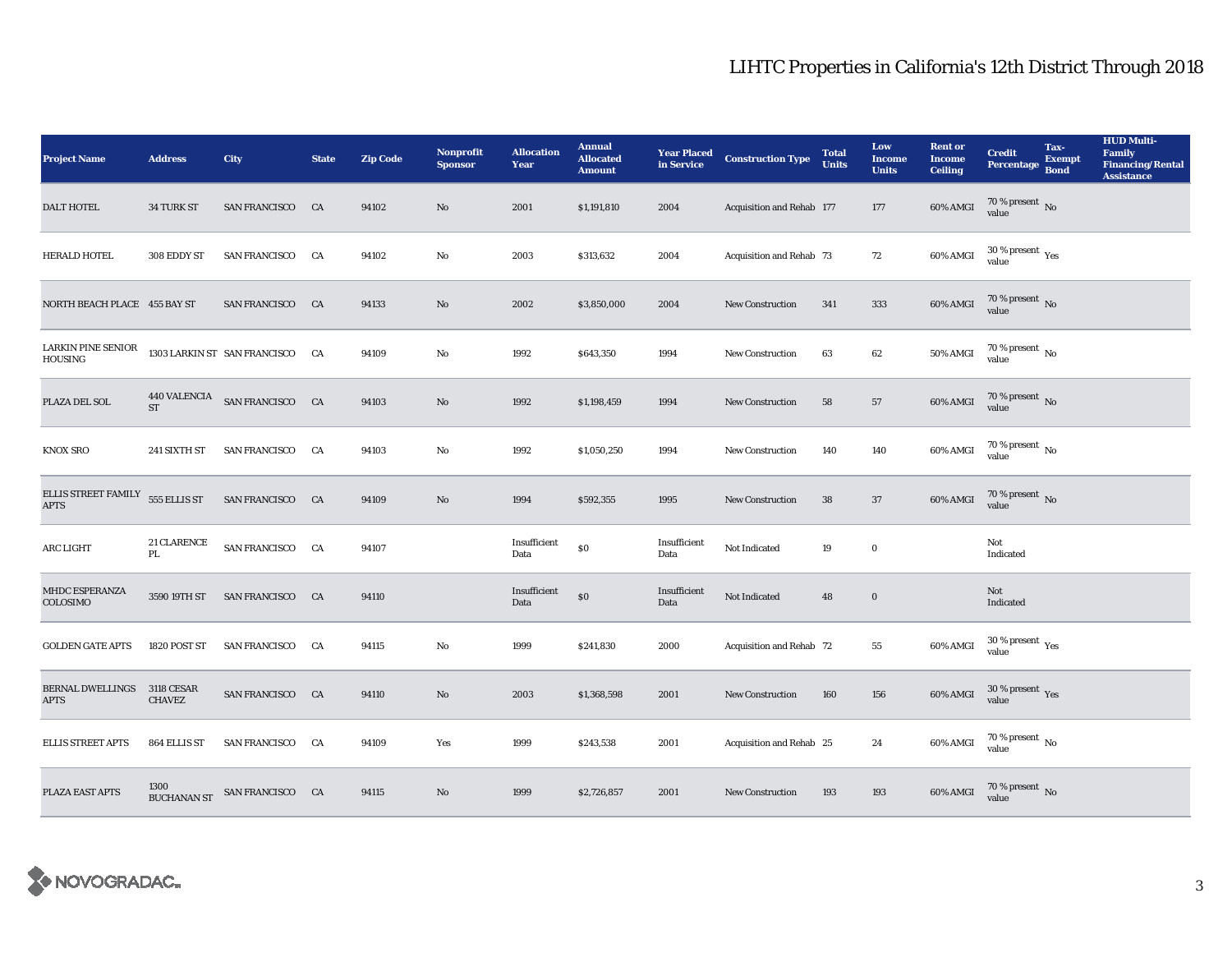| <b>Project Name</b>                           | <b>Address</b>      | <b>City</b>                    | <b>State</b> | <b>Zip Code</b> | <b>Nonprofit</b><br><b>Sponsor</b> | <b>Allocation</b><br>Year | <b>Annual</b><br><b>Allocated</b><br><b>Amount</b> |      | <b>Year Placed Construction Type</b><br>in Service | <b>Total</b><br><b>Units</b> | Low<br><b>Income</b><br><b>Units</b> | <b>Rent or</b><br><b>Income</b><br><b>Ceiling</b> | <b>Credit</b><br><b>Percentage</b>            | Tax-<br><b>Exempt</b><br><b>Bond</b> | <b>HUD Multi-</b><br><b>Family</b><br><b>Financing/Rental</b><br><b>Assistance</b> |
|-----------------------------------------------|---------------------|--------------------------------|--------------|-----------------|------------------------------------|---------------------------|----------------------------------------------------|------|----------------------------------------------------|------------------------------|--------------------------------------|---------------------------------------------------|-----------------------------------------------|--------------------------------------|------------------------------------------------------------------------------------|
| THE ARC APTS                                  | 416 BAY ST          | <b>SAN FRANCISCO</b>           | CA           | 94133           | No                                 | 2002                      | \$93,105                                           | 2001 | <b>New Construction</b>                            | 9                            | 8                                    | 50% AMGI                                          | $30$ % present $\rm \gamma_{\rm PS}$<br>value |                                      |                                                                                    |
| <b>CANON BARCUS</b><br><b>COMMUNITY HOUSE</b> |                     | 670 NATOMA ST SAN FRANCISCO CA |              | 94103           | Yes                                | 1999                      | \$789,841                                          | 2001 | New Construction                                   | 48                           | 47                                   | 60% AMGI                                          | $70$ % present $\,$ No value                  |                                      |                                                                                    |
| 205 JONES STREET<br><b>APTS</b>               | 205 JONES ST        | <b>SAN FRANCISCO</b>           | CA           | 94102           | $\rm No$                           | 1994                      | \$224,628                                          | 1996 | Acquisition and Rehab 51                           |                              | $51\,$                               | 60% AMGI                                          | $70$ % present $\,$ No value                  |                                      |                                                                                    |
| <b>COLUMBIA PARK</b>                          | 21 COLUMBIA<br>SQ   | SAN FRANCISCO CA               |              | 94103           | $\mathbf{N}\mathbf{o}$             | 1994                      | \$893,208                                          | 1996 | New Construction                                   | 50                           | 49                                   | 60% AMGI                                          | $70$ % present $\,$ No value                  |                                      |                                                                                    |
| <b>GABREILA APTS</b>                          |                     | 587 NATOMA ST SAN FRANCISCO CA |              | 94103           | No                                 | 1994                      | \$580,817                                          | 1996 | <b>New Construction</b>                            | 29                           | 29                                   | 60% AMGI                                          | $70$ % present $\,$ No $\,$<br>value          |                                      |                                                                                    |
| <b>MARKET HEIGHTS</b><br><b>APTS</b>          | AVE                 | 1000 TOMPKINS SAN FRANCISCO CA |              | 94110           | No                                 | 1993                      | \$940,691                                          | 1996 | New Construction                                   | 46                           | 45                                   | 60% AMGI                                          | $70$ % present $\,$ No value                  |                                      |                                                                                    |
| <b>ALTAMONT HOTEL</b>                         | 3048 16TH ST        | <b>SAN FRANCISCO</b>           | CA           | 94103           | No                                 | 1994                      | \$468,529                                          | 1996 | Acquisition and Rehab 88                           |                              | 88                                   | 60% AMGI                                          | $70\,\%$ present $\,$ No value                |                                      |                                                                                    |
| 479 NATOMA STREET<br><b>APTS</b>              |                     | 479 NATOMA ST SAN FRANCISCO CA |              | 94103           | No                                 | 1995                      | \$563,698                                          | 1997 | New Construction                                   | 30                           | $30\,$                               | 60% AMGI                                          | $70\,\%$ present $\,$ No value                |                                      |                                                                                    |
| <b>GOOD SAMARITAN</b><br><b>FAMILY APTS</b>   | 1290 POTRERO<br>AVE | SAN FRANCISCO CA               |              | 94110           | No                                 | 1995                      | \$450,704                                          | 1997 | New Construction                                   | 20                           | 20                                   | 60% AMGI                                          | $70\,\%$ present $\,$ No value                |                                      |                                                                                    |
| <b>HAYES VALLEYS</b><br>PHASES I & II         |                     | 729A HAYES ST SAN FRANCISCO CA |              | 94102           | $\mathbf{No}$                      | 1995                      | \$2,608,767                                        | 1997 | New Construction                                   | 195                          | 195                                  | 60% AMGI                                          | $70\,\%$ present $\,$ No value                |                                      |                                                                                    |
| <b>LYRIC HOTEL</b>                            | 140 JONES ST        | SAN FRANCISCO CA               |              | 94102           | No                                 | 1995                      | \$399,713                                          | 1997 | Acquisition and Rehab 58                           |                              | 58                                   | 60% AMGI                                          | $70\,\%$ present $\,$ No value                |                                      |                                                                                    |
| PLAZA-RAMONA APTS                             |                     | MCALLISTER ST SAN FRANCISCO CA |              | 94102           | $\mathbf{No}$                      | 1995                      | \$321,257                                          | 1997 | Acquisition and Rehab 63                           |                              | 61                                   | 60% AMGI                                          | $70\,\%$ present $\,$ No value                |                                      |                                                                                    |
| <b>ROSE HOTEL</b>                             | 125 SIXTH ST        | SAN FRANCISCO CA               |              | 94103           | No                                 | 1995                      | \$425,271                                          | 1997 | Acquisition and Rehab 75                           |                              | 75                                   | 60% AMGI                                          | $70\,\%$ present $\,$ No value                |                                      |                                                                                    |

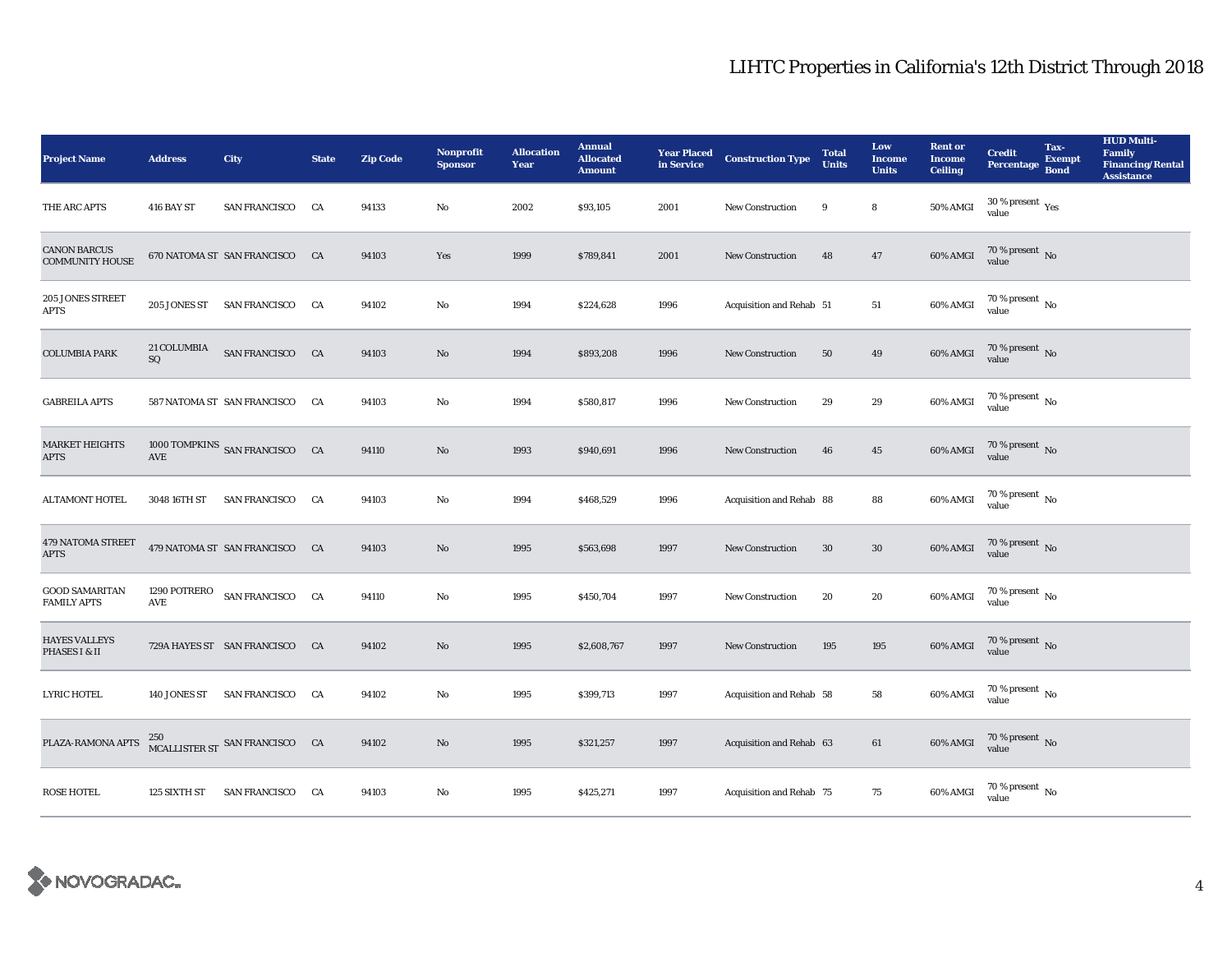| <b>Project Name</b>                       | <b>Address</b>            | <b>City</b>                     | <b>State</b> | <b>Zip Code</b> | <b>Nonprofit</b><br><b>Sponsor</b> | <b>Allocation</b><br>Year | <b>Annual</b><br><b>Allocated</b><br><b>Amount</b> | <b>Year Placed<br/>in Service</b> | <b>Construction Type</b>  | <b>Total</b><br><b>Units</b> | Low<br><b>Income</b><br><b>Units</b> | <b>Rent or</b><br><b>Income</b><br><b>Ceiling</b> | <b>Credit</b><br><b>Percentage</b>                   | Tax-<br><b>Exempt</b><br><b>Bond</b> | <b>HUD Multi-</b><br>Family<br><b>Financing/Rental</b><br><b>Assistance</b> |
|-------------------------------------------|---------------------------|---------------------------------|--------------|-----------------|------------------------------------|---------------------------|----------------------------------------------------|-----------------------------------|---------------------------|------------------------------|--------------------------------------|---------------------------------------------------|------------------------------------------------------|--------------------------------------|-----------------------------------------------------------------------------|
| <b>MARIA ALICIA</b>                       | 3090 16TH ST              | <b>SAN FRANCISCO</b>            | CA           | 94103           | No                                 | 1989                      | \$106,346                                          | 1989                              | Acquisition and Rehab 20  |                              | 20                                   | 60% AMGI                                          | $70$ % present $_{\rm No}$                           |                                      |                                                                             |
| <b>THOMAS PAINE</b><br><b>SQUARE APTS</b> | 1157 TURK ST              | <b>SAN FRANCISCO</b>            | <b>CA</b>    | 94115           | $\mathbf{No}$                      | 2000                      | \$312,975                                          | 2001                              | Acquisition and Rehab 98  |                              | 97                                   | <b>50% AMGI</b>                                   | $30\,\%$ present $\,\mathrm{Yes}$ value              |                                      |                                                                             |
| CHURCH STREET APTS 1 CHURCH ST            |                           | <b>SAN FRANCISCO</b>            | CA           | 94114           | No                                 | 2002                      | \$845,102                                          | 2002                              | <b>New Construction</b>   | 93                           | 92                                   | <b>60% AMGI</b>                                   | $30\,\%$ present $\,$ Yes value                      |                                      |                                                                             |
| <b>LASSEN APTS</b>                        | 441 ELLIS ST              | <b>SAN FRANCISCO</b>            | CA           | 94102           | No                                 | 2002                      | \$240,101                                          | 2002                              | Acquisition and Rehab 81  |                              | 80                                   | <b>50% AMGI</b>                                   | $30\,\%$ present $\,$ $\rm Yes$<br>value             |                                      |                                                                             |
| <b>NAMIKI APTS</b>                        |                           | 1776 SUTTER ST SAN FRANCISCO CA |              | 94115           | No                                 | 2001                      | \$207,954                                          | 2002                              | Acquisition and Rehab 34  |                              | $33\,$                               | 60% AMGI                                          | $30\,\%$ present $\,$ Yes value                      |                                      |                                                                             |
| OCEAN BEACH APTS                          | 720 LA PLAYA<br><b>ST</b> | SAN FRANCISCO CA                |              | 94121           | $\mathbf{No}$                      | 2001                      | \$480,527                                          | 2002                              | Acquisition and Rehab 85  |                              | 84                                   | 60% AMGI                                          | $30\,\%$ present $\,$ Yes value                      |                                      |                                                                             |
| <b>SOMA STUDIOS</b>                       | 1166 HOWARD<br><b>ST</b>  | SAN FRANCISCO CA                |              | 94103           | Yes                                | 2000                      | \$877,664                                          | 2002                              | New Construction          | 88                           | ${\bf 87}$                           | 60% AMGI                                          | $70$ % present $\,$ No value                         |                                      |                                                                             |
| AMBASSADOR HOTEL 55 MASON ST              |                           | <b>SAN FRANCISCO</b>            | <b>CA</b>    | 94102           | Yes                                | 2000                      | \$1,308,050                                        | 2002                              | Acquisition and Rehab 134 |                              | 133                                  | 60% AMGI                                          | $70\,\%$ present $\,$ No value                       |                                      |                                                                             |
| <b>ANTONIA MANOR</b>                      | 180 TURK ST               | <b>SAN FRANCISCO</b>            | CA           | 94102           | No                                 | 2000                      | \$497,525                                          | 2002                              | Acquisition and Rehab 133 |                              | 132                                  | 60% AMGI                                          | $30\,\%$ present $\,\mathrm{Yes}$ value              |                                      |                                                                             |
| <b>MARIA MANOR</b>                        | 174 ELLIS ST              | SAN FRANCISCO CA                |              | 94102           | $\mathbf{No}$                      | 2000                      | \$473,605                                          | 2002                              | Acquisition and Rehab 119 |                              | 118                                  | 60% AMGI                                          | $30\,\%$ present $\,$ Yes value                      |                                      |                                                                             |
| NOTRE DAME APTS                           | 1590<br><b>BROADWAY</b>   | SAN FRANCISCO CA                |              | 94109           | No                                 | 2000                      | \$733,834                                          | 2002                              | Acquisition and Rehab 204 |                              | 201                                  | 60% AMGI                                          | $30\,\%$ present $\,\mathrm{Yes}$ value              |                                      |                                                                             |
| <b>RICH SORRO</b><br><b>COMMONS</b>       | 150 BERRY ST              | SAN FRANCISCO CA                |              | 94107           | No                                 | 2002                      | \$1,053,358                                        | 2002                              | New Construction          | 100                          | $\boldsymbol{99}$                    | 60% AMGI                                          | 30 % present $\rm\thinspace\gamma_{\rm es}$<br>value |                                      |                                                                             |
| <b>BAYANIHAN HOUSE</b>                    | 88 SIXTH ST               | <b>SAN FRANCISCO</b>            | CA           | 94103           | No                                 | 2000                      | \$1,519,144                                        | 2002                              | Acquisition and Rehab 152 |                              | 151                                  | 60% AMGI                                          | $70\,\%$ present $\,$ No value                       |                                      |                                                                             |

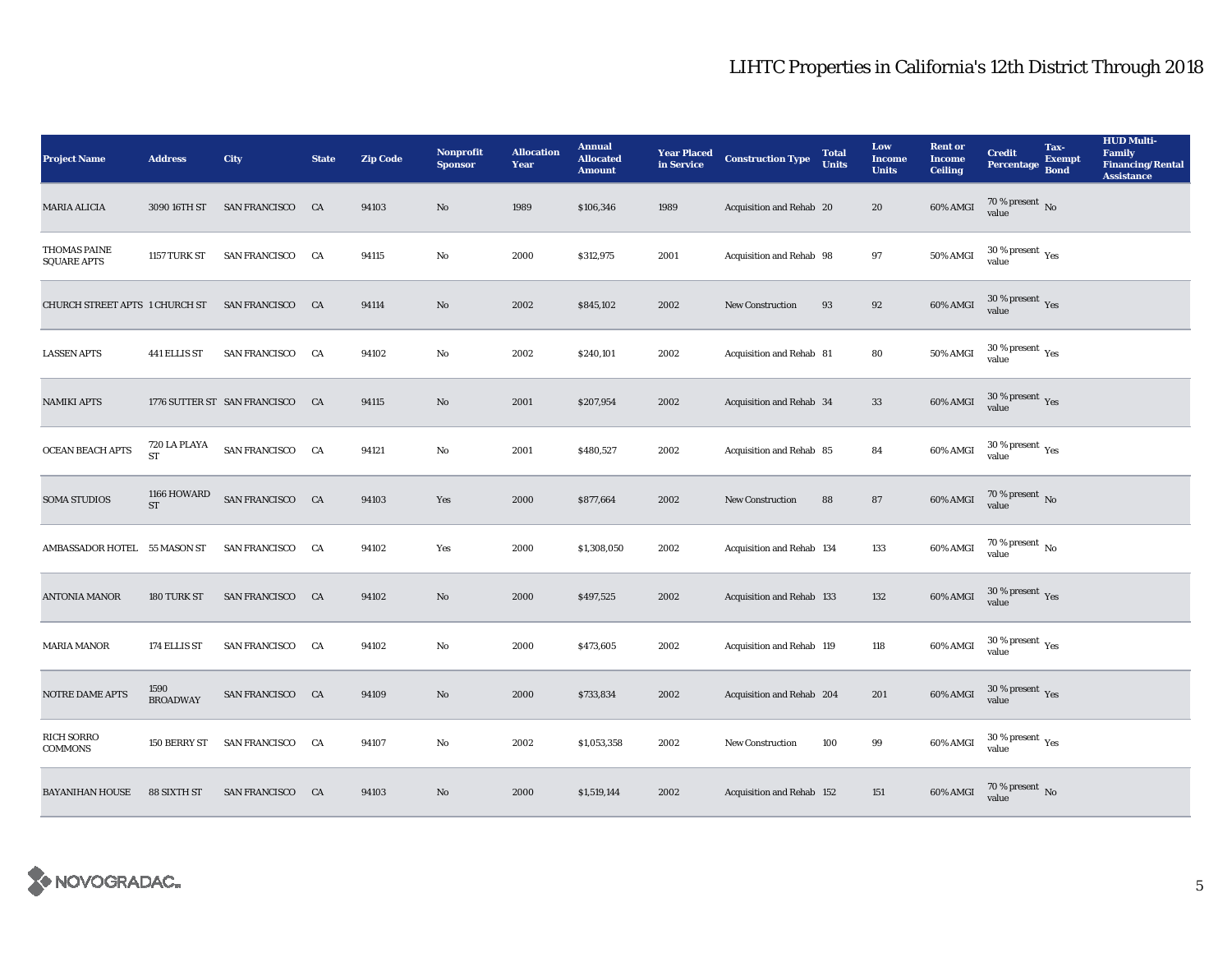| <b>Project Name</b>                            | <b>Address</b>                      | City                                          | <b>State</b> | <b>Zip Code</b> | <b>Nonprofit</b><br><b>Sponsor</b> | <b>Allocation</b><br>Year | <b>Annual</b><br><b>Allocated</b><br><b>Amount</b> | in Service | <b>Year Placed Construction Type</b> | <b>Total</b><br><b>Units</b> | Low<br><b>Income</b><br><b>Units</b> | <b>Rent or</b><br><b>Income</b><br><b>Ceiling</b> | <b>Credit</b><br><b>Percentage</b>   | Tax-<br><b>Exempt</b><br><b>Bond</b> | <b>HUD Multi-</b><br><b>Family</b><br><b>Financing/Rental</b><br><b>Assistance</b> |
|------------------------------------------------|-------------------------------------|-----------------------------------------------|--------------|-----------------|------------------------------------|---------------------------|----------------------------------------------------|------------|--------------------------------------|------------------------------|--------------------------------------|---------------------------------------------------|--------------------------------------|--------------------------------------|------------------------------------------------------------------------------------|
| YERBA BUENA<br><b>COMMONS</b>                  | 88 PERRY ST                         | <b>SAN FRANCISCO</b>                          | CA           | 94107           | No                                 | 1995                      | \$1,607,305                                        | 1997       | <b>New Construction</b>              | 257                          | 256                                  | 60% AMGI                                          | 70 % present $\,$ No $\,$<br>value   |                                      |                                                                                    |
| 2300 VAN NESS AVE<br><b>APTS</b>               | $\operatorname{AVE}$                | 2300 VAN NESS SAN FRANCISCO CA                |              | 94109           | $\mathbf{No}$                      | 1995                      | \$198,842                                          | 1997       | Acquisition and Rehab 22             |                              | $22\,$                               | 60% AMGI                                          | $70$ % present $\,$ No value         |                                      |                                                                                    |
| <b>COVENTRY PARK</b>                           |                                     | 1550 SUTTER ST SAN FRANCISCO                  | CA           | 94109           |                                    | 1996                      | \$0                                                | 1998       | New Construction                     | 169                          | 34                                   |                                                   | Not<br>Indicated                     |                                      |                                                                                    |
| <b>FILLMORE</b><br>MARKETPLACE                 | 1223 WEBSTER<br>$\operatorname{ST}$ | SAN FRANCISCO CA                              |              | 94115           | No                                 | 1993                      | \$2,003,775                                        | 1998       | <b>New Construction</b>              | 120                          | 118                                  | 60% AMGI                                          | 70 % present $\,$ No $\,$<br>value   |                                      |                                                                                    |
| JUAN PIFARRE PLAZA 3101 21ST ST                |                                     | <b>SAN FRANCISCO</b>                          | CA           | 94110           | No                                 | 1995                      | \$478,545                                          | 1998       | <b>New Construction</b>              | $30\,$                       | $\bf 29$                             | 60% AMGI                                          | $70$ % present $\,$ No $\,$<br>value |                                      |                                                                                    |
| <b>EMBARCADERO</b><br>TRIANGLE                 | 600<br>ST                           | EMBARCADERO SAN FRANCISCO                     | CA           | 94107           | No                                 | 1990                      | \$1,465,116                                        | 1990       | <b>New Construction</b>              | 177                          | 167                                  | 60% AMGI                                          | $70$ % present $\,$ No value         |                                      |                                                                                    |
| MERCY FAMILY PLAZA 1509 HAYES ST SAN FRANCISCO |                                     |                                               | CA           | 94117           | No                                 | 1989                      | \$386,221                                          | 1990       | Acquisition and Rehab 36             |                              | 36                                   | 60% AMGI                                          | 70 % present $\,$ No $\,$<br>value   |                                      |                                                                                    |
| PETER CLAVER<br><b>COMMUNITY</b>               | 1340 GOLDEN<br><b>GATE AVE</b>      | SAN FRANCISCO CA                              |              | 94115           | No                                 | 1988                      | \$96,938                                           | 1990       | Acquisition and Rehab 32             |                              | $32\,$                               | 60% AMGI                                          | $70$ % present $\,$ No value         |                                      |                                                                                    |
| <b>COLERIDGE PARK</b><br><b>HOMES</b>          | <b>ST</b>                           | 190 COLERIDGE $\,$ SAN FRANCISCO $\,$ CA $\,$ |              | 94110           | No                                 | 1989                      | \$206,561                                          | 1991       | Acquisition and Rehab 49             |                              | 49                                   | 60% AMGI                                          | $70$ % present $\,$ No value         |                                      |                                                                                    |
| <b>1880 PINE</b>                               | <b>1880 PINE</b><br><b>STREET</b>   | SAN FRANCISCO CA                              |              | 94109           | No                                 | 2015                      | \$1,235,259                                        | 2017       | Acquisition and Rehab 113            |                              | 119                                  | 60% AMGI                                          | 30 % present<br>value                |                                      | Yes                                                                                |
| 25 SANCHEZ                                     | <b>25 SANCHEZ</b><br><b>STREET</b>  | SAN FRANCISCO CA                              |              | 94114           | No                                 | 2015                      | \$1,382,799                                        | 2017       | Acquisition and Rehab 90             |                              | 87                                   | 60% AMGI                                          | 30 % present<br>value                |                                      | Yes                                                                                |
| 491 31ST AVE                                   | 491 31ST AVE.                       | SAN FRANCISCO CA                              |              | 94121           | Yes                                | 2015                      | \$929,565                                          | 2017       | Acquisition and Rehab 75             |                              | 74                                   | 60% AMGI                                          | 30 % present<br>value                |                                      | Yes                                                                                |
| <b>ALICE GRIFFITH</b><br>PHASE 1               |                                     | 2600 ARELIOUS SAN FRANCISCO CA WALKER DRIVE   |              | 94124           | Yes                                | 2014                      | \$2,303,589                                        | 2017       | <b>New Construction</b>              | 93                           | 88                                   | 60% AMGI                                          | 30 % present<br>value                |                                      | Yes                                                                                |

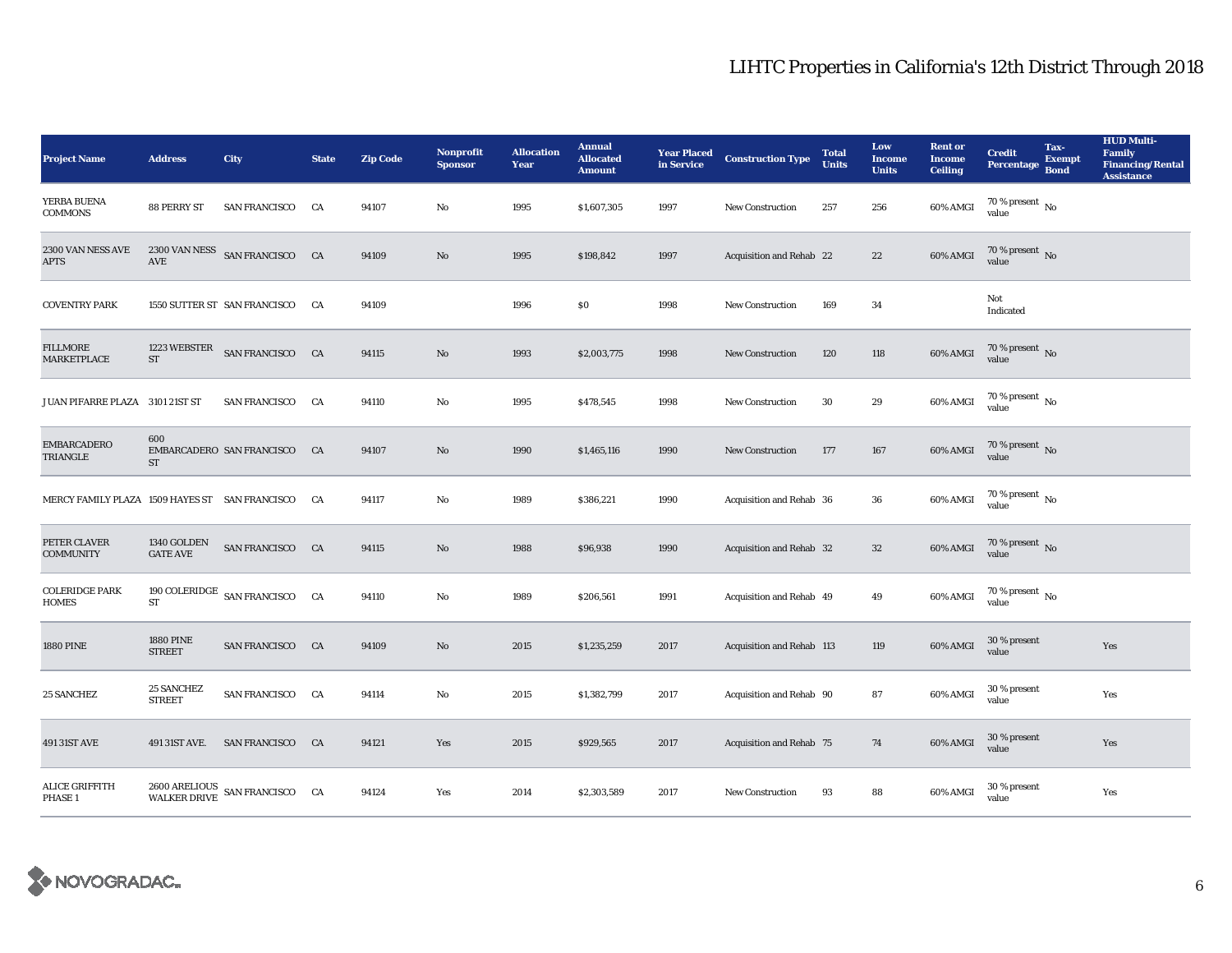| <b>Project Name</b>                               | <b>Address</b>                 | City                                        | <b>State</b> | <b>Zip Code</b> | <b>Nonprofit</b><br><b>Sponsor</b> | <b>Allocation</b><br>Year | <b>Annual</b><br><b>Allocated</b><br><b>Amount</b> | <b>Year Placed<br/>in Service</b> | <b>Construction Type</b>  | <b>Total</b><br><b>Units</b> | Low<br><b>Income</b><br><b>Units</b> | <b>Rent or</b><br><b>Income</b><br><b>Ceiling</b> | <b>Credit</b><br><b>Percentage</b>        | Tax-<br><b>Exempt</b><br><b>Bond</b> | <b>HUD Multi-</b><br><b>Family</b><br><b>Financing/Rental</b><br><b>Assistance</b> |
|---------------------------------------------------|--------------------------------|---------------------------------------------|--------------|-----------------|------------------------------------|---------------------------|----------------------------------------------------|-----------------------------------|---------------------------|------------------------------|--------------------------------------|---------------------------------------------------|-------------------------------------------|--------------------------------------|------------------------------------------------------------------------------------|
| <b>ALICE GRIFFITH</b><br>PHASE 2                  |                                | 2700 ARELIOUS SAN FRANCISCO CA WALKER DRIVE |              | 94121           | Yes                                | 2014                      | \$2,312,953                                        | 2017                              | <b>New Construction</b>   | 91                           | 87                                   | 60% AMGI                                          | 30 % present<br>value                     |                                      | Yes                                                                                |
| <b>BILL SORRO</b><br><b>COMMUNITY</b>             | 1009 HOWARD<br>STREET          | SAN FRANCISCO CA                            |              | 94103           | Yes                                | 2014                      | \$1,569,459                                        | 2017                              | <b>New Construction</b>   | 67                           | 66                                   | 60% AMGI                                          | 30 % present<br>value                     |                                      | Yes                                                                                |
| <b>BISHOP SWING</b><br><b>COMMUNITY HOUSE</b>     |                                | 275 TENTH ST SAN FRANCISCO                  | CA           | 94103           |                                    | 2007                      | \$1,289,958                                        | 2009                              | <b>New Construction</b>   | 135                          | 134                                  | 60% AMGI                                          | $30\,\%$ present $\,$ Yes value           |                                      |                                                                                    |
| <b>CIVIC CENTER</b><br><b>RESIDENCE</b>           | ST                             | 44 MCALLISTER SAN FRANCISCO CA              |              | 94102           | Yes                                | 2007                      | \$2,500,000                                        | 2009                              | Acquisition and Rehab 212 |                              | 211                                  | 60% AMGI                                          | 70 % present $\,$ No $\,$<br>value        |                                      |                                                                                    |
| <b>MASON STREET</b><br><b>HOUSING</b>             |                                | 149 MASON ST SAN FRANCISCO CA               |              | 94102           | Yes                                | 2008                      | \$1,134,226                                        | 2009                              | New Construction          | 56                           | 55                                   | 60% AMGI                                          | $30\,\%$ present $\,$ Yes value           |                                      | Yes                                                                                |
| NIHONMACHI<br>TERRACE                             |                                | 1615 SUTTER ST SAN FRANCISCO                | CA           | 94109           | No                                 | 2008                      | \$989,029                                          | 2009                              | Acquisition and Rehab 245 |                              | 243                                  | 60% AMGI                                          | $30\,\%$ present $\,$ Yes value           |                                      | Yes                                                                                |
| <b>ARMSTRONG PLACE</b><br><b>SENIOR HOUSING</b>   |                                | 5600 THIRD ST SAN FRANCISCO                 | CA           | 94124           |                                    | 2008                      | \$1,260,800                                        | 2010                              | <b>New Construction</b>   | 116                          | 115                                  | 60% AMGI                                          | $30\,\%$ present $\,\mathrm{Yes}$ value   |                                      |                                                                                    |
| EDITH WITT SENIOR<br><b>COMMUNITY</b>             | 66 NINTH ST                    | SAN FRANCISCO CA                            |              | 94103           |                                    | 2007                      | \$1,837,287                                        | 2010                              | <b>New Construction</b>   | 107                          | 106                                  | 60% AMGI                                          | $30\,\%$ present $\,$ $\rm{Yes}$<br>value |                                      |                                                                                    |
| <b>MISSION CREEK</b><br><b>SENIOR COMMUNITY</b>   |                                | 225 BERRY ST SAN FRANCISCO CA               |              | 94158           | No                                 | 2003                      | \$1,466,295                                        | 2006                              | <b>New Construction</b>   | 140                          | 139                                  | 60% AMGI                                          | $30\,\%$ present $\,\mathrm{Yes}$ value   |                                      |                                                                                    |
| <b>KLIMM APTS</b>                                 | <b>460 ELLIS ST</b>            | <b>SAN FRANCISCO</b>                        | CA           | 94102           | No                                 | 2004                      | \$514,043                                          | 2006                              | Acquisition and Rehab 42  |                              | 41                                   | 60% AMGI                                          | 70 % present $\,$ No $\,$<br>value        |                                      |                                                                                    |
| <b>VALENCIA GARDENS</b><br>HOPE DEVELOPMENT<br>VI | <b>ST</b>                      | 340 VALENCIA SAN FRANCISCO CA               |              | 94103           | No                                 | 2004                      | \$2,722,512                                        | 2006                              | <b>New Construction</b>   | 260                          | 254                                  | 60% AMGI                                          | $30\,\%$ present $\,\mathrm{Yes}$ value   |                                      |                                                                                    |
| <b>CEATRICE POLITE</b><br><b>APTS</b>             | 321<br><b>CLEMENTINA</b><br>ST | SAN FRANCISCO CA                            |              | 94103           | No                                 | 2005                      | \$638,936                                          | 2006                              | Acquisition and Rehab 91  |                              | 90                                   | 60% AMGI                                          | $30\,\%$ present $\,$ $\rm Yes$<br>value  |                                      |                                                                                    |
| <b>MARTIN LUTHER</b><br><b>TOWER</b>              | <b>ST</b>                      | 1001 FRANKLIN SAN FRANCISCO CA              |              | 94109           | No                                 | 2005                      | \$573,204                                          | 2006                              | Acquisition and Rehab 121 |                              | 96                                   | 60% AMGI                                          | $30\,\%$ present $\,\mathrm{Yes}$ value   |                                      |                                                                                    |

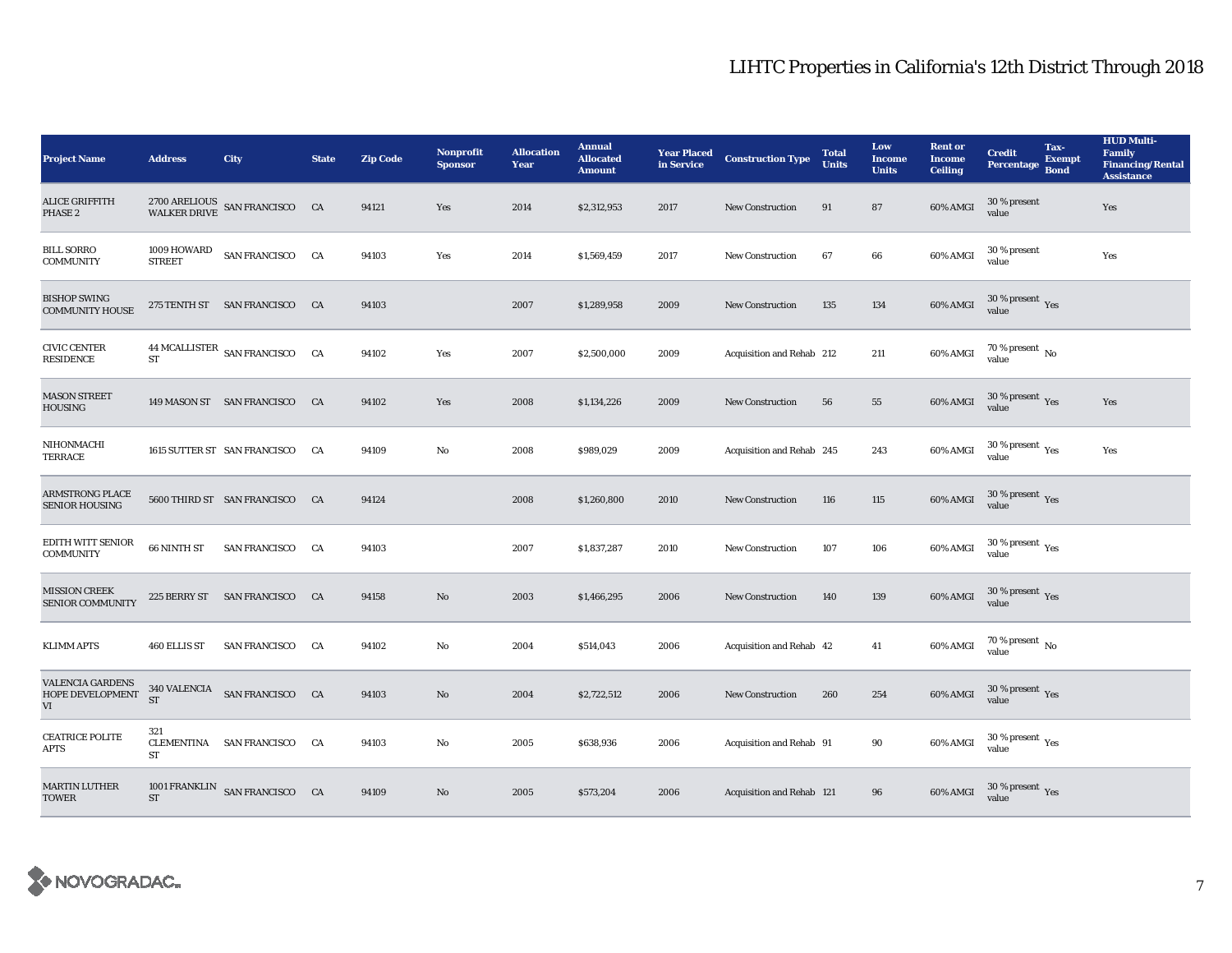| <b>Project Name</b>                                    | <b>Address</b>                   | City                           | <b>State</b> | <b>Zip Code</b> | <b>Nonprofit</b><br><b>Sponsor</b> | <b>Allocation</b><br>Year | <b>Annual</b><br><b>Allocated</b><br><b>Amount</b> | <b>Year Placed<br/>in Service</b> | <b>Construction Type</b>  | <b>Total</b><br><b>Units</b> | Low<br><b>Income</b><br><b>Units</b> | <b>Rent or</b><br><b>Income</b><br><b>Ceiling</b> | <b>Credit</b><br><b>Percentage</b>      | Tax-<br><b>Exempt</b><br><b>Bond</b> | <b>HUD Multi-</b><br><b>Family</b><br><b>Financing/Rental</b><br><b>Assistance</b> |
|--------------------------------------------------------|----------------------------------|--------------------------------|--------------|-----------------|------------------------------------|---------------------------|----------------------------------------------------|-----------------------------------|---------------------------|------------------------------|--------------------------------------|---------------------------------------------------|-----------------------------------------|--------------------------------------|------------------------------------------------------------------------------------|
| <b>JACKIE ROBINSON</b><br><b>APTS</b>                  | 1340 HUDSON<br>AVE               | SAN FRANCISCO                  | CA           | 94124           | No                                 | 2005                      | \$838,309                                          | 2006                              | Acquisition and Rehab 130 |                              | 129                                  | 60% AMGI                                          | $30$ % present $\,$ $\rm Yes$<br>value  |                                      |                                                                                    |
| POST STREET APTS                                       | 1030 POST ST                     | SAN FRANCISCO CA               |              | 94109           | $\mathbf{No}$                      | 2005                      | \$371,681                                          | 2006                              | Acquisition and Rehab 64  |                              | 58                                   | 60% AMGI                                          | $30\,\%$ present $\,$ Yes value         |                                      |                                                                                    |
| THE CORONET                                            | <b>3595 GEARY</b><br><b>BLVD</b> | <b>SAN FRANCISCO</b>           | CA           | 94118           |                                    | 2008                      | \$1,620,736                                        | 2010                              | <b>New Construction</b>   | 150                          | 148                                  | 60% AMGI                                          | $30\,\%$ present $\,\mathrm{Yes}$ value |                                      |                                                                                    |
| <b>ZYGMUNT ARENDT</b><br><b>HOUSE</b>                  | $\operatorname{ST}$              | 850 BRODERICK SAN FRANCISCO CA |              | 94115           | Yes                                | 2008                      | \$524,433                                          | 2010                              | New Construction          | 47                           | ${\bf 46}$                           | 60% AMGI                                          | $30\,\%$ present $\,$ Yes value         |                                      | $\rm No$                                                                           |
| TURK/EDDY<br><b>PRESERVATION</b><br><b>PROJECT</b>     | 165 TURK ST                      | <b>SAN FRANCISCO</b>           | CA           | 94102           | Yes                                | 2009                      | $\$0$                                              | 2010                              | Acquisition and Rehab 82  |                              | 80                                   | 60% AMGI                                          | $70$ % present $\,$ No value            |                                      |                                                                                    |
| <b>WESTBROOK PLAZA</b>                                 | 227 SEVENTH<br><b>ST</b>         | SAN FRANCISCO CA               |              | 94103           | Yes                                | 2008                      | \$1,963,123                                        | 2010                              | <b>New Construction</b>   | 49                           | 48                                   | 60% AMGI                                          | $70$ % present $\,$ No value            |                                      |                                                                                    |
| <b>DRS JULIAN &amp; RAYE</b><br><b>RICHARDSON APTS</b> |                                  | 365 FULTON ST SAN FRANCISCO    | CA           | 94102           | Yes                                | 2009                      | \$2,273,113                                        | 2011                              | <b>New Construction</b>   | 120                          | 120                                  | 60% AMGI                                          | 70 % present $\,$ No $\,$<br>value      |                                      |                                                                                    |
| <b>ALL HALLOWS</b><br><b>GARDENS APTS</b>              | 65 NAVY RD                       | SAN FRANCISCO CA               |              | 94124           | Yes                                | 2006                      | \$1,375,784                                        | 2007                              | Acquisition and Rehab 157 |                              | 156                                  | 60% AMGI                                          | $30\,\%$ present $\,$ Yes value         |                                      |                                                                                    |
| <b>BANNEKER HOMES</b>                                  |                                  | 765 FULTON ST SAN FRANCISCO    | CA           | 94102           | No                                 | 2005                      | \$673,826                                          | 2007                              | Acquisition and Rehab 108 |                              | 107                                  | 60% AMGI                                          | $30\,\%$ present $\,\mathrm{Yes}$ value |                                      |                                                                                    |
| <b>BAYVIEW APTS</b>                                    |                                  | 5 COMMER CT SAN FRANCISCO      | CA           | 94124           | Yes                                | 2006                      | \$1,112,027                                        | 2007                              | Acquisition and Rehab 146 |                              | 143                                  | 60% AMGI                                          | $30\,\%$ present $\,$ Yes value         |                                      | Yes                                                                                |
| <b>MISSION BAY</b><br>DEVELOPMENT                      |                                  | 420 BERRY ST SAN FRANCISCO CA  |              | 94158           | No                                 | 2005                      | \$2,211,607                                        | 2007                              | New Construction          | 236                          | 234                                  | 60% AMGI                                          | $30\,\%$ present $\,$ Yes value         |                                      |                                                                                    |
| <b>LA SALLE APTS</b>                                   | 30 WHITFIELD<br><b>CT</b>        | SAN FRANCISCO CA               |              | 94124           | Yes                                | 2006                      | \$1,283,142                                        | 2007                              | Acquisition and Rehab 145 |                              | 140                                  | 60% AMGI                                          | $30\,\%$ present $\,$ Yes value         |                                      | Yes                                                                                |
| <b>CRESCENT MANOR</b><br><b>APTS</b>                   | 471 TURK ST                      | <b>SAN FRANCISCO</b>           | <b>CA</b>    | 94102           | Yes                                | 2010                      | \$412,247                                          | 2011                              | Acquisition and Rehab 94  |                              | 93                                   | 60% AMGI                                          | $30$ % present $\,$ $\rm Yes$<br>value  |                                      | Yes                                                                                |

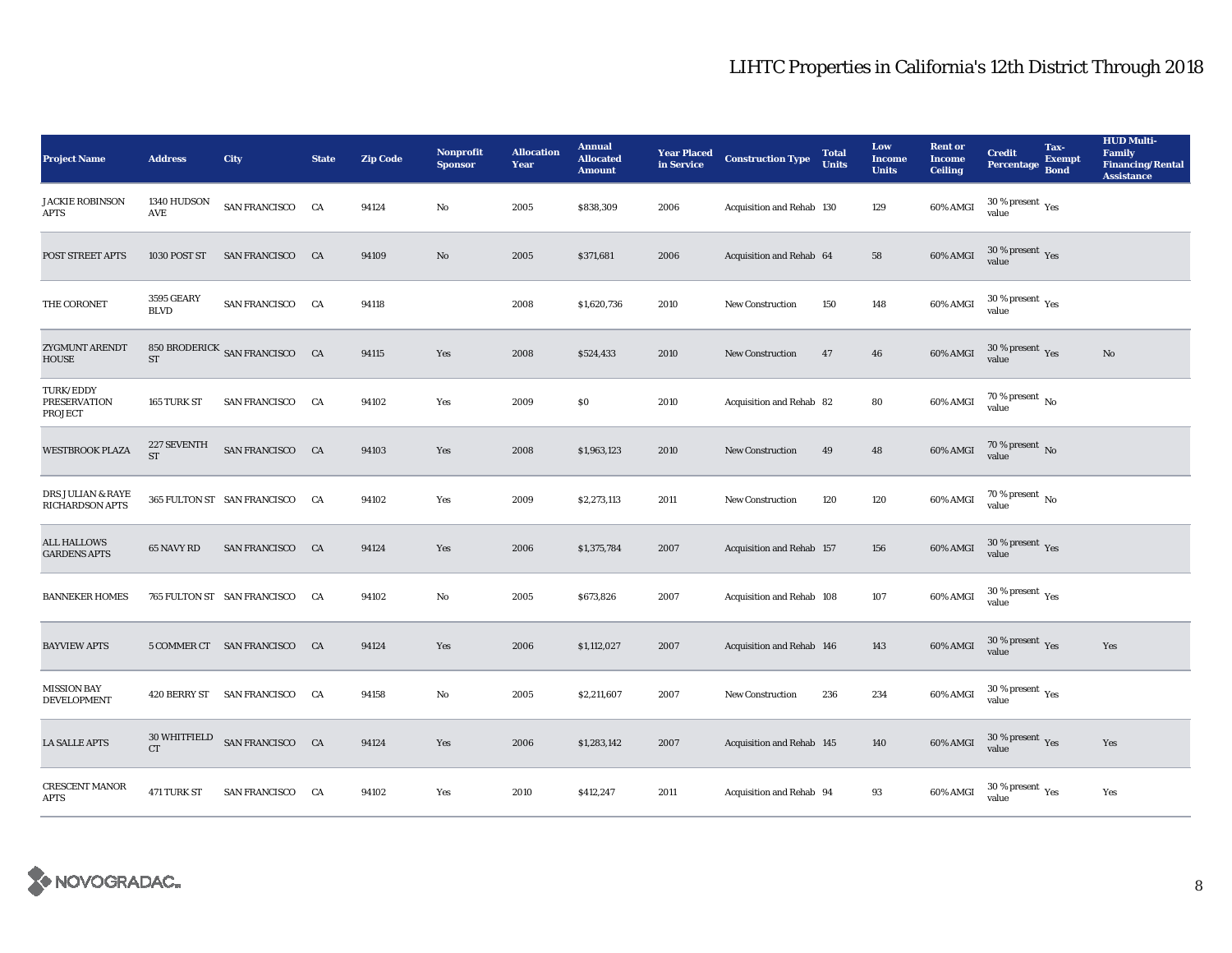| <b>Project Name</b>                                       | <b>Address</b>                | City                           | <b>State</b> | <b>Zip Code</b> | <b>Nonprofit</b><br><b>Sponsor</b> | <b>Allocation</b><br>Year | <b>Annual</b><br><b>Allocated</b><br><b>Amount</b> | <b>Year Placed<br/>in Service</b> | <b>Construction Type</b>                   | <b>Total</b><br><b>Units</b> | Low<br><b>Income</b><br><b>Units</b> | <b>Rent or</b><br><b>Income</b><br><b>Ceiling</b> | <b>Credit</b><br><b>Percentage</b>       | Tax-<br><b>Exempt</b><br><b>Bond</b> | <b>HUD Multi-</b><br><b>Family</b><br><b>Financing/Rental</b><br><b>Assistance</b> |
|-----------------------------------------------------------|-------------------------------|--------------------------------|--------------|-----------------|------------------------------------|---------------------------|----------------------------------------------------|-----------------------------------|--------------------------------------------|------------------------------|--------------------------------------|---------------------------------------------------|------------------------------------------|--------------------------------------|------------------------------------------------------------------------------------|
| POTRERO LAUNCH                                            |                               | 2235 THIRD ST SAN FRANCISCO    | CA           | 94107           | No                                 | 2009                      | \$415,801                                          | 2012                              | <b>New Construction</b>                    | 39                           | 39                                   | <b>50% AMGI</b>                                   | $30$ % present $\,$ $\rm Yes$<br>value   |                                      | No                                                                                 |
| <b>SHOREVIEW APTS</b>                                     |                               | 35 LILLIAN CT SAN FRANCISCO CA |              | 94124           | Yes                                | 2006                      | \$1,359,952                                        | 2007                              | Acquisition and Rehab 156                  |                              | 152                                  | 60% AMGI                                          | $30\,\%$ present $\,\mathrm{Yes}$ value  |                                      | Yes                                                                                |
| GEDC MASON STREET 125 MASON ST SAN FRANCISCO              |                               |                                | CA           | 94102           |                                    | 2007                      | \$1,715,558                                        | 2008                              | <b>New Construction</b>                    | 81                           | 80                                   | 60% AMGI                                          | $30\,\%$ present $\,\mathrm{Yes}$ value  |                                      |                                                                                    |
| <b>ALABAMA STREET</b><br><b>FAMILY HOUSING</b>            | 2949 18TH ST                  | <b>SAN FRANCISCO</b>           | CA           | 94110           | Yes                                | 2006                      | \$1,569,463                                        | 2008                              | <b>New Construction</b>                    | 93                           | 92                                   | 60% AMGI                                          | $30\,\%$ present $\,$ $\rm Yes$<br>value |                                      | No                                                                                 |
| <b>ALABAMA STREET</b><br><b>SENIOR HOUSING</b>            | 655 ALABAMA<br>ST             | SAN FRANCISCO CA               |              | 94110           | Yes                                | 2006                      | \$211,935                                          | 2008                              | <b>New Construction</b>                    | 24                           | 24                                   | 60% AMGI                                          | $30\,\%$ present $\,$ Yes value          |                                      | Yes                                                                                |
| FELL STREET APTS                                          | 333 FELL ST                   | SAN FRANCISCO CA               |              | 94102           | Yes                                | 2011                      | \$527,697                                          | 2012                              | Both New Construction 82<br>and $\rm{A/R}$ |                              | ${\bf 81}$                           | 60% AMGI                                          | $30\,\%$ present $\,$ Yes value          |                                      | No                                                                                 |
| <b>MADONNA</b>                                            | 350 GOLDEN<br><b>GATE AVE</b> | SAN FRANCISCO CA               |              | 94102           | Yes                                | 2011                      | \$766,943                                          | 2012                              | Acquisition and Rehab 70                   |                              | 69                                   | <b>60% AMGI</b>                                   | $70$ % present $\,$ No value             |                                      | Yes                                                                                |
| 220 GOLDEN GATE<br>ASSOC                                  | 220 GOLDEN<br><b>GATE AVE</b> | SAN FRANCISCO CA               |              | 94102           | Yes                                | 2010                      | \$0                                                | 2012                              | Acquisition and Rehab 174                  |                              | 172                                  | 60% AMGI                                          | $30\,\%$ present $\,\mathrm{Yes}$ value  |                                      | Yes                                                                                |
| <b>ARLINGTON HOTEL</b>                                    | 488 ELLIS ST                  | SAN FRANCISCO CA               |              | 94102           | Yes                                | 2010                      | $\$0$                                              | 2012                              | Acquisition and Rehab 153                  |                              | 153                                  | 60% AMGI                                          | $30\,\%$ present $\,$ No value           |                                      | Yes                                                                                |
| MARY HELEN ROGERS 701 GOLDEN<br>SENIOR COMMUNITY GATE AVE |                               | SAN FRANCISCO CA               |              | 94102           | Yes                                | 2010                      | \$2,500,000                                        | 2012                              | <b>New Construction</b>                    | 100                          | 99                                   | 60% AMGI                                          | 70 % present $\,$ No $\,$<br>value       |                                      | Yes                                                                                |
| VETERANS COMMONS 150 OTIS ST                              |                               | SAN FRANCISCO CA               |              | 94103           | Yes                                | 2010                      | \$1,576,637                                        | 2012                              | <b>New Construction</b>                    | 76                           | 75                                   | 60% AMGI                                          | $70$ % present $\,$ No $\,$ value        |                                      | Yes                                                                                |
| THE CAMBRIDGE<br>REHAB                                    | 473 ELLIS ST                  | <b>SAN FRANCISCO</b>           | CA           | 94102           | Yes                                | 1989                      | \$886,508                                          | 2013                              | Acquisition and Rehab 60                   |                              | 60                                   | 60% AMGI                                          | 70 % present $\,$ No $\,$<br>value       |                                      | Yes                                                                                |
| <b>HOTEL ESSEX</b>                                        | 684 ELLIS ST                  | SAN FRANCISCO CA               |              | 94109           |                                    | 2006                      | \$774,945                                          | 2008                              | Acquisition and Rehab 84                   |                              | 84                                   | 60% AMGI                                          | $30\,\%$ present $\,\mathrm{Yes}$ value  |                                      |                                                                                    |

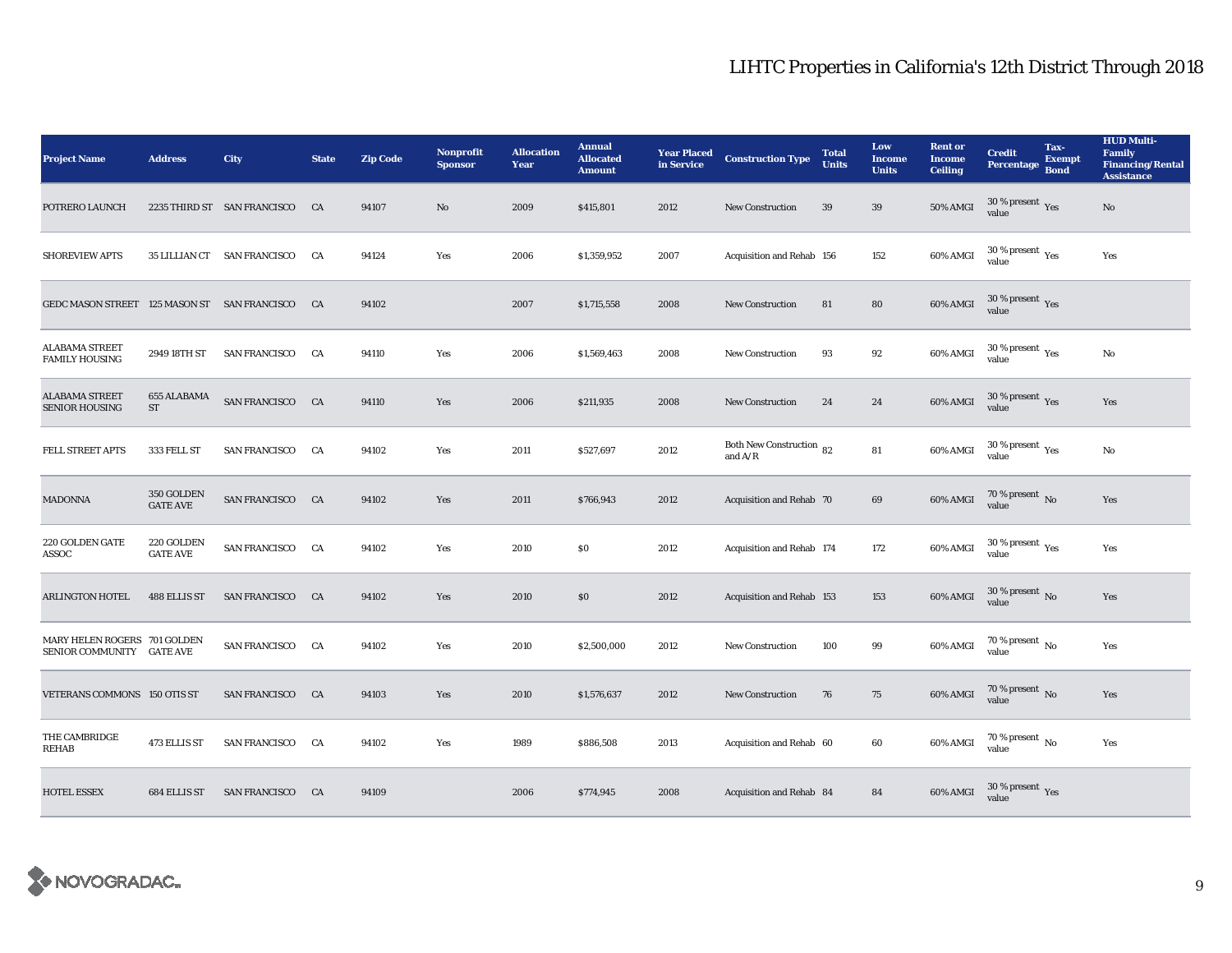| <b>Project Name</b>                        | <b>Address</b>                      | <b>City</b>                     | <b>State</b> | <b>Zip Code</b> | <b>Nonprofit</b><br><b>Sponsor</b> | <b>Allocation</b><br>Year | <b>Annual</b><br><b>Allocated</b><br><b>Amount</b> |      | <b>Year Placed Construction Type</b><br>in Service <b>Construction</b> Type | <b>Total</b><br><b>Units</b> | Low<br><b>Income</b><br><b>Units</b> | <b>Rent or</b><br><b>Income</b><br><b>Ceiling</b> | <b>Credit</b><br><b>Percentage</b>      | Tax-<br><b>Exempt</b><br><b>Bond</b> | <b>HUD Multi-</b><br>Family<br><b>Financing/Rental</b><br><b>Assistance</b> |
|--------------------------------------------|-------------------------------------|---------------------------------|--------------|-----------------|------------------------------------|---------------------------|----------------------------------------------------|------|-----------------------------------------------------------------------------|------------------------------|--------------------------------------|---------------------------------------------------|-----------------------------------------|--------------------------------------|-----------------------------------------------------------------------------|
| PARKVIEW TERRACE<br>SENIOR HOUSING         | 871 TURK ST                         | SAN FRANCISCO                   | CA           | 94102           | $\mathbf{No}$                      | 2005                      | \$1,495,054                                        | 2008 | <b>New Construction</b>                                                     | 101                          | 100                                  | 60% AMGI                                          | 70 % present $\,$ No $\,$<br>value      |                                      |                                                                             |
| POLK & GEARY SENIOR 990 POLK ST<br>HOUSING |                                     | SAN FRANCISCO CA                |              | 94109           | $\mathbf{No}$                      | 2006                      | \$1,736,812                                        | 2008 | <b>New Construction</b>                                                     | 110                          | 109                                  | 60% AMGI                                          | $70$ % present $\,$ No value            |                                      |                                                                             |
| <b>REARDON HEIGHTS</b>                     |                                     | 8 REARDON RD SAN FRANCISCO      | <b>CA</b>    | 94124           | No                                 | 2008                      | \$311,595                                          | 2008 | Acquisition and Rehab 82                                                    |                              | 81                                   | 60% AMGI                                          | $30\,\%$ present $\,\mathrm{Yes}$ value |                                      | $\rm No$                                                                    |
| SALVATION ARMY<br><b>RAILTON PLACE</b>     | 230 TURK ST                         | SAN FRANCISCO CA                |              | 94102           |                                    | 2006                      | \$1,128,397                                        | 2008 | New Construction                                                            | 113                          | 110                                  | 60% AMGI                                          | $30\,\%$ present $\,$ Yes value         |                                      |                                                                             |
| <b>BROADWAY FAMILY</b><br><b>APTS</b>      |                                     | 810 BATTERY ST SAN FRANCISCO CA |              | 94111           |                                    | 2004                      | \$992,210                                          | 2008 | <b>New Construction</b>                                                     | 81                           | 80                                   | 60% AMGI                                          | $30\,\%$ present $\,\mathrm{Yes}$ value |                                      |                                                                             |
| 10TH & MISSION<br><b>FAMILY HOUSING</b>    | 1390 MISSION<br>$\operatorname{ST}$ | SAN FRANCISCO CA                |              | 94103           |                                    | 2007                      | \$2,422,901                                        | 2009 | <b>New Construction</b>                                                     | 136                          | $135\,$                              | 60% AMGI                                          | $30\,\%$ present $\,$ Yes value         |                                      |                                                                             |
| ARNETT WATSON APTS 650 EDDY ST             |                                     | <b>SAN FRANCISCO</b>            | CA           | 94109           |                                    | 2007                      | \$1,096,065                                        | 2009 | New Construction                                                            | 83                           | ${\bf 83}$                           | 60% AMGI                                          | $30\,\%$ present $\,\mathrm{Yes}$ value |                                      |                                                                             |
| <b>WOOLF HOUSE</b>                         | 805 HOWARD<br><b>ST</b>             | SAN FRANCISCO CA                |              | 94103           | Yes                                | 2011                      | \$1,941,075                                        | 2013 | Acquisition and Rehab 182                                                   |                              | 181                                  | 60% AMGI                                          | $30\,\%$ present $\,\mathrm{Yes}$ value |                                      | Yes                                                                         |
| <b>BAYVIEW HILL</b><br><b>GARDENS</b>      | $\operatorname{\mathsf{AVE}}$       | 1075 LE CONTE SAN FRANCISCO CA  |              | 94124           | Yes                                | 2011                      | \$1,407,162                                        | 2013 | <b>New Construction</b>                                                     | 73                           | 72                                   | 60% AMGI                                          | $70$ % present $_{\rm{No}}$             |                                      | $\rm No$                                                                    |
| <b>DEREK SILVA</b><br><b>COMMUNITY</b>     | 20 FRANKLIN<br><b>ST</b>            | SAN FRANCISCO CA                |              | 94102           | No                                 | 2002                      | \$584,979                                          | 2004 | Acquisition and Rehab 68                                                    |                              | 68                                   | 60% AMGI                                          | $30\,\%$ present $\,\mathrm{Yes}$ value |                                      |                                                                             |
| <b>MARIPOSA GARDENS</b>                    | ST                                  | 2445 MARIPOSA SAN FRANCISCO CA  |              | 94110           | No                                 | 2003                      | \$706,142                                          | 2004 | Acquisition and Rehab 63                                                    |                              | 62                                   | 60% AMGI                                          | $70\,\%$ present $\,$ No value          |                                      |                                                                             |
| <b>CURRAN HOUSE</b>                        |                                     | 145 TAYLOR ST SAN FRANCISCO CA  |              | 94102           | $\mathbf{No}$                      | 2003                      | \$1,099,013                                        | 2005 | New Construction                                                            | 67                           | $\bf{66}$                            | 60% AMGI                                          | $70\,\%$ present $\,$ No value          |                                      |                                                                             |
| <b>FOLSOM DORE APTS</b>                    | 75 DORE ST                          | SAN FRANCISCO CA                |              | 94103           | No                                 | 2002                      | \$785,744                                          | 2005 | <b>New Construction</b>                                                     | 98                           | 96                                   | 60% AMGI                                          | $30\,\%$ present $\,\mathrm{Yes}$ value |                                      |                                                                             |

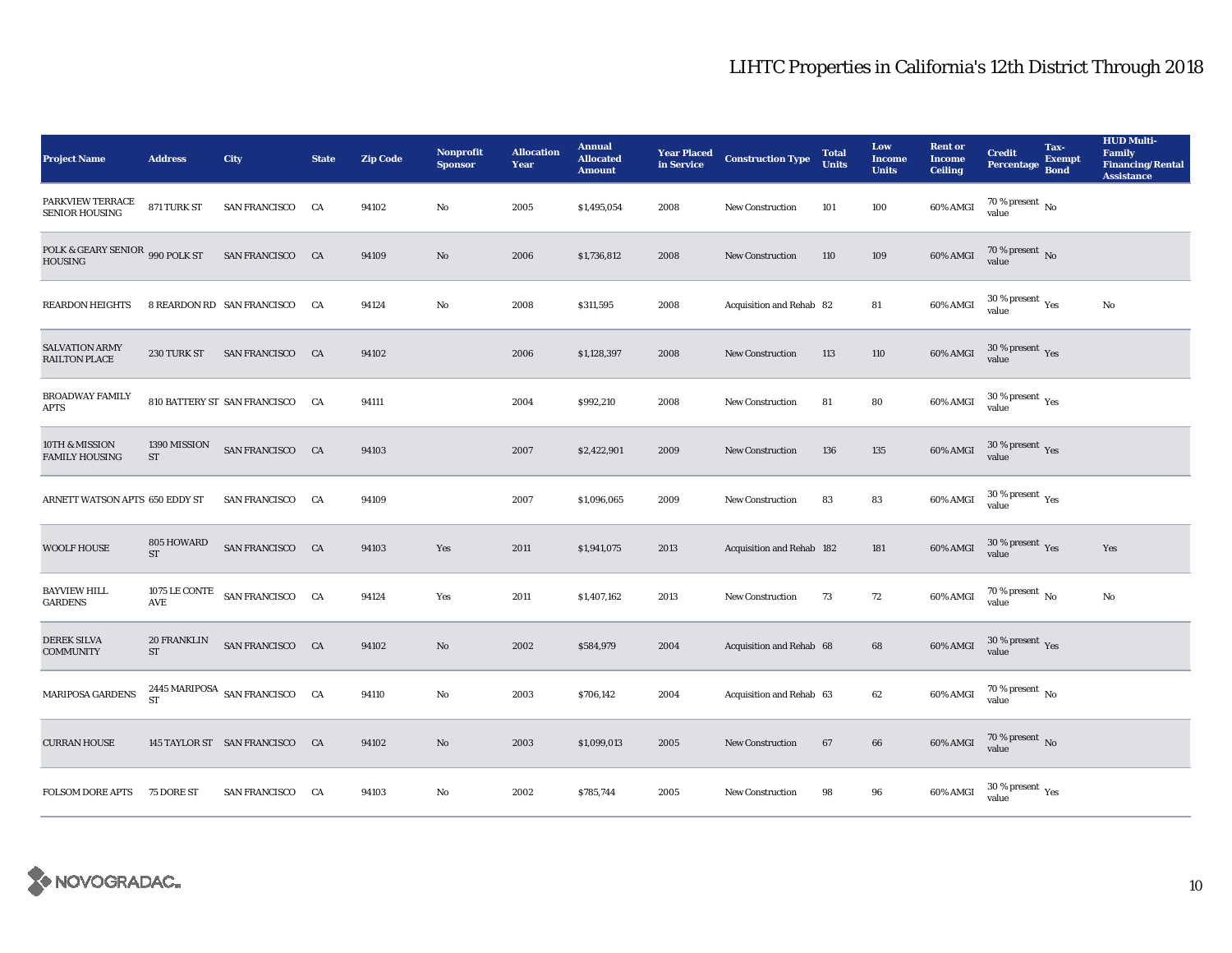| <b>Project Name</b>                                             | <b>Address</b>                 | City                            | <b>State</b> | <b>Zip Code</b> | Nonprofit<br><b>Sponsor</b> | <b>Allocation</b><br>Year | <b>Annual</b><br><b>Allocated</b><br><b>Amount</b> | <b>Year Placed</b><br>in Service | <b>Construction Type</b>  | <b>Total</b><br><b>Units</b> | Low<br><b>Income</b><br><b>Units</b> | <b>Rent or</b><br><b>Income</b><br><b>Ceiling</b> | <b>Credit</b><br><b>Percentage</b>              | Tax-<br><b>Exempt</b><br><b>Bond</b> | <b>HUD Multi-</b><br><b>Family</b><br><b>Financing/Rental</b><br><b>Assistance</b> |
|-----------------------------------------------------------------|--------------------------------|---------------------------------|--------------|-----------------|-----------------------------|---------------------------|----------------------------------------------------|----------------------------------|---------------------------|------------------------------|--------------------------------------|---------------------------------------------------|-------------------------------------------------|--------------------------------------|------------------------------------------------------------------------------------|
| LELAND POLK SENIOR 1315 POLK ST<br><b>COMMUNITY</b>             |                                | <b>SAN FRANCISCO</b>            | CA           | 94109           | No                          | 2002                      | \$479,238                                          | 2005                             | Acquisition and Rehab 72  |                              | 71                                   | 60% AMGI                                          | $30$ % present $\,$ $\rm Yes$<br>value          |                                      |                                                                                    |
| <b>PLAZA APTS</b>                                               | 988 HOWARD<br><b>ST</b>        | SAN FRANCISCO CA                |              | 94103           | $\mathbf{No}$               | 2003                      | \$1,181,098                                        | 2005                             | <b>New Construction</b>   | 106                          | 106                                  | 60% AMGI                                          | 70 % present $\,$ No $\,$<br>value              |                                      |                                                                                    |
| THE SALVATION ARMY<br><b>SF SILVERCREST</b><br><b>RESIDENCE</b> |                                | 133 SHIPLEY ST SAN FRANCISCO CA |              | 94107           | $\mathbf{N}\mathbf{o}$      | 2003                      | \$1,392,744                                        | 2005                             | Acquisition and Rehab 257 |                              | 254                                  | <b>50% AMGI</b>                                   | $30\,\%$ present $\,$ Yes value                 |                                      |                                                                                    |
| HUNTERS VIEW PHASE 1195 FAIRFAX<br>Ι.                           | AVE                            | <b>SAN FRANCISCO</b>            | CA           | 94124           | No                          | 2010                      | \$2,992,345                                        | 2013                             | New Construction          | 107                          | 105                                  | 60% AMGI                                          | $30\,\%$ present $\rm \chi_{ES}$<br>value       |                                      | No                                                                                 |
| NATOMA FAMILY APTS 474 NATOMA ST SAN FRANCISCO CA               |                                |                                 |              | 94103           | Yes                         | 2011                      | \$1,250,068                                        | 2013                             | <b>New Construction</b>   | 60                           | 59                                   | 60% AMGI                                          | $30\,\%$ present $\,$ $\rm Yes$<br>value        |                                      | No                                                                                 |
| RENE CAZENAVE APTS 25 ESSEX ST                                  |                                | <b>SAN FRANCISCO</b>            | CA           | 94105           | Yes                         | 2011                      | \$2,065,193                                        | 2013                             | <b>New Construction</b>   | 120                          | 120                                  | 60% AMGI                                          | $70$ % present $\,$ No $\,$<br>value            |                                      | No                                                                                 |
| RIDGEVIEW TERRACE 140 CASHMERE SAN FRANCISCO CA<br><b>APTS</b>  | ST                             |                                 |              | 94124           | Yes                         | 2012                      | \$1,178,166                                        | 2013                             | Acquisition and Rehab 101 |                              | 100                                  | 60% AMGI                                          | $30\,\%$ present $\,\mathrm{Yes}$<br>value      |                                      | Yes                                                                                |
| CANDLESTICK<br><b>HEIGHTS</b>                                   | 833<br><b>JAMESTOWN</b><br>AVE | SAN FRANCISCO CA                |              | 94124           | No                          | 2012                      | \$4,307,343                                        | 2014                             | <b>New Construction</b>   | 196                          | 194                                  | 60% AMGI                                          | $30\,\%$ present $\rm\thinspace_{Yes}$<br>value |                                      | No                                                                                 |
| VISTA DEL MONTE<br><b>APTS</b>                                  | DR                             | 49 GOLD MINE SAN FRANCISCO CA   |              | 94131           | No                          | 2004                      | \$887,786                                          | 2005                             | Acquisition and Rehab 104 |                              | 104                                  | 60% AMGI                                          | $30\,\%$ present $\,\mathrm{Yes}$ value         |                                      |                                                                                    |
| <b>VERA HAILE SENIOR</b><br><b>HOUSING</b>                      | 129 GOLDEN<br><b>GATE AVE</b>  | SAN FRANCISCO CA                |              | 94102           | Yes                         | 2011                      | \$1,499,992                                        | 2014                             | New Construction          | 90                           | 89                                   | 60% AMGI                                          | $30\,\%$ present $\rm\thinspace_{Yes}$<br>value |                                      | Yes                                                                                |
| 1180 4TH STREET                                                 | 1180 4TH<br><b>STREET</b>      | SAN FRANCISCO CA                |              | 94158           | Yes                         | 2011                      | \$3,067,558                                        | 2014                             | <b>New Construction</b>   | 150                          | 149                                  | 60% AMGI                                          | $30\,\%$ present $\,\mathrm{Yes}$ value         |                                      | $\rm No$                                                                           |
| 2175 MARKET STREET<br><b>APARTMENTS</b>                         | 2175 MARKET<br><b>STREET</b>   | SAN FRANCISCO CA                |              | 94114           | No                          | 2014                      | \$320,873                                          | 2014                             | <b>New Construction</b>   | 19                           | 18                                   | 60% AMGI                                          | $30\,\%$ present $\rm\thinspace_{Yes}$<br>value |                                      | No                                                                                 |
| <b>EDWARD II REHAB</b>                                          | 3155 SCOTT<br><b>STREET</b>    | SAN FRANCISCO CA                |              | 94123           | Yes                         | 2013                      | \$735,413                                          | 2014                             | Acquisition and Rehab 25  |                              | 24                                   | 60% AMGI                                          | <b>Both 30%</b><br>and 70%<br>present value     | No                                   | No                                                                                 |

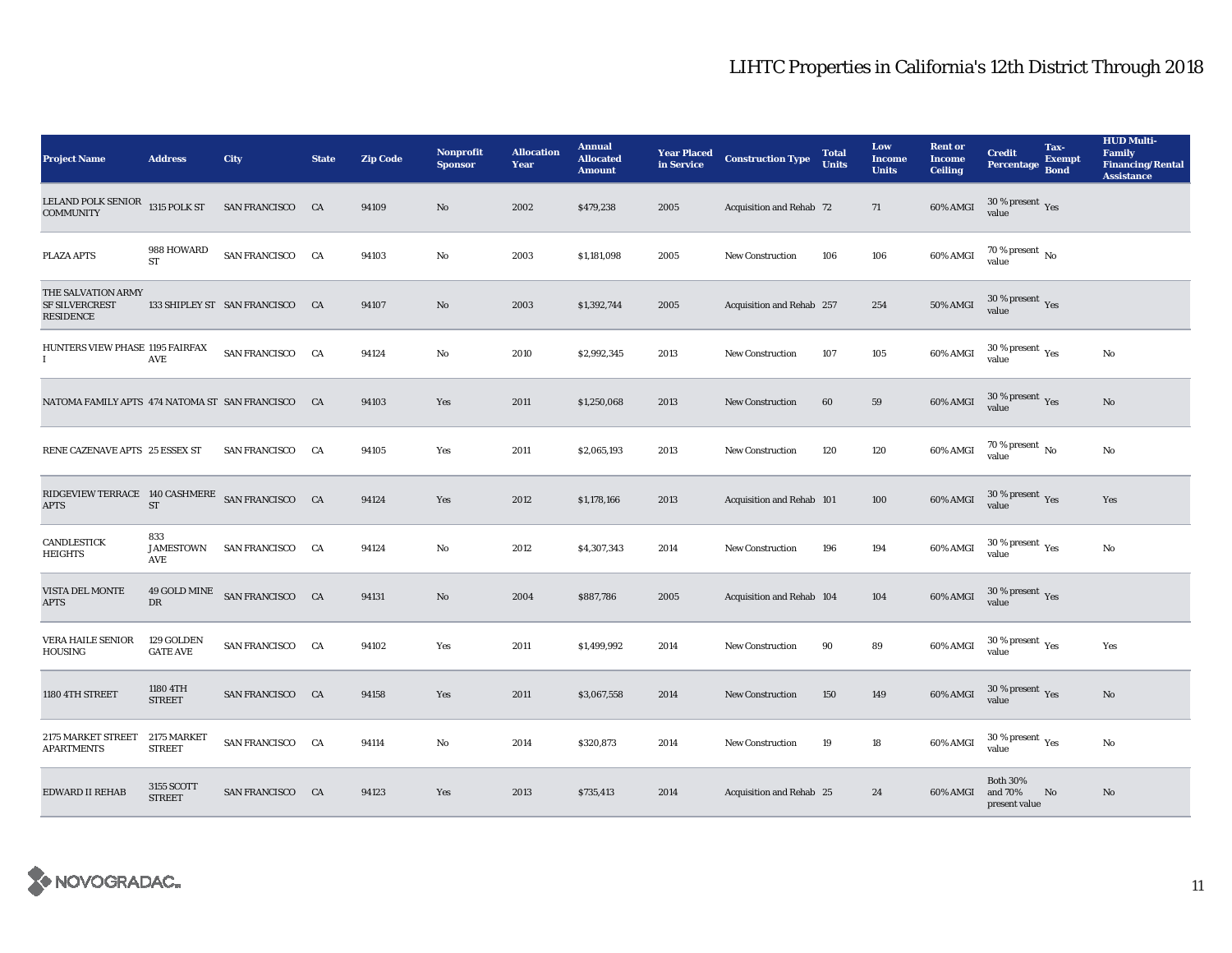| <b>Project Name</b>                          | <b>Address</b>                    | City                                              | <b>State</b> | <b>Zip Code</b> | <b>Nonprofit</b><br><b>Sponsor</b> | <b>Allocation</b><br>Year | <b>Annual</b><br><b>Allocated</b><br><b>Amount</b> | <b>Year Placed<br/>in Service</b> | <b>Construction Type</b>  | <b>Total</b><br><b>Units</b> | Low<br><b>Income</b><br><b>Units</b> | <b>Rent or</b><br><b>Income</b><br><b>Ceiling</b> | <b>Credit</b><br><b>Percentage</b>          | Tax-<br><b>Exempt</b><br><b>Bond</b> | <b>HUD Multi-</b><br><b>Family</b><br><b>Financing/Rental</b><br><b>Assistance</b> |
|----------------------------------------------|-----------------------------------|---------------------------------------------------|--------------|-----------------|------------------------------------|---------------------------|----------------------------------------------------|-----------------------------------|---------------------------|------------------------------|--------------------------------------|---------------------------------------------------|---------------------------------------------|--------------------------------------|------------------------------------------------------------------------------------|
| TENDERLOIN FAMILY 201 TURK<br><b>HOUSING</b> | <b>STREET</b>                     | <b>SAN FRANCISCO</b>                              | CA           | 94102           | Yes                                | 2012                      | \$1,315,067                                        | 2014                              | Acquisition and Rehab 175 |                              | 174                                  | 60% AMGI                                          | $30$ % present $\,$ $\rm Yes$<br>value      |                                      | No                                                                                 |
| <b>WESTERN PARK</b><br><b>APARTMENTS</b>     | 1280 LAGUNA<br><b>STREET</b>      | SAN FRANCISCO CA                                  |              | 94115           | Yes                                | 2013                      | \$1,588,884                                        | 2014                              | Acquisition and Rehab 182 |                              | 182                                  | 60% AMGI                                          | $30\ \%$ present $\ _{Yes}$ value           |                                      | Yes                                                                                |
| BROADWAY SANSOME<br><b>APARTMENTS</b>        |                                   | 255 BROADWAY SAN FRANCISCO CA                     |              | 94111           | Yes                                | 2012                      | \$1,448,769                                        | 2015                              | <b>New Construction</b>   | 75                           | 74                                   | 60% AMGI                                          | $30\,\%$ present $\,\mathrm{Yes}$ value     |                                      | No                                                                                 |
| FRANCISCAN TOWERS                            | <b>217 EDDY</b><br><b>STREET</b>  | SAN FRANCISCO CA                                  |              | 94102           | Yes                                | 2012                      | \$1,937,000                                        | 2015                              | Acquisition and Rehab 105 |                              | 104                                  | 60% AMGI                                          | $70$ % present $\,$ No value                |                                      | Yes                                                                                |
| TRANSBAY BLOCK 6                             | 280 BEALE<br><b>STREET</b>        | SAN FRANCISCO CA                                  |              | 94105           | Yes                                | 2014                      | \$1,036,463                                        | 2015                              | New Construction          | 70                           | 69                                   | 60% AMGI                                          | $30\,\%$ present $\,$ $\rm Yes$<br>value    |                                      | No                                                                                 |
| <b>BUCHANAN PARK</b><br><b>APARTMENTS</b>    | 1150 WEBSTER<br><b>STREET</b>     | SAN FRANCISCO CA                                  |              | 94115           | Yes                                | 2014                      | \$863,871                                          | 2015                              | Acquisition and Rehab 68  |                              | 63                                   | 60% AMGI                                          | $30\,\%$ present $\,\mathrm{Yes}$ value     |                                      | Yes                                                                                |
| ESPERANZA +<br>COLOSIMO<br><b>APARTMENTS</b> | 3590 19TH<br><b>STREET</b>        | <b>SAN FRANCISCO</b>                              | CA           | 94110           | No                                 | 2014                      | \$825,971                                          | 2015                              | Acquisition and Rehab 50  |                              | 49                                   | 60% AMGI                                          | $30$ % present $\,$ $\rm Yes$<br>value      |                                      | Yes                                                                                |
| O'FARRELL TOWERS                             |                                   | $477$ O'FARRELL $\;$ SAN FRANCISCO $\;$ CA STREET |              | 94102           | $\mathbf{N}\mathbf{o}$             | 2015                      | \$1,725,201                                        | 2015                              | Acquisition and Rehab 101 |                              | 100                                  | 60% AMGI                                          | 30 % present<br>value                       |                                      | Yes                                                                                |
| <b>BAYVIEW SENIOR</b><br><b>HOUSING</b>      | 1751 CARROLL<br><b>AVENUE</b>     | SAN FRANCISCO CA                                  |              | 94124           | No                                 | 2013                      | \$1,906,757                                        | 2016                              | <b>New Construction</b>   | 121                          | 120                                  | 60% AMGI                                          | $30\,\%$ present $\,$ $\rm{Yes}$<br>value   |                                      | Yes                                                                                |
| PACIFIC POINTE AT<br>THE SHIPYARD            | 350 FRIEDELL<br><b>STREET</b>     | SAN FRANCISCO CA                                  |              | 94124           | $\mathbf{N}\mathbf{o}$             | 2014                      | \$1,193,637                                        | 2016                              | <b>New Construction</b>   | $60\,$                       | 59                                   | 60% AMGI                                          | $30\,\%$ present $\,$ $_{\rm Yes}$<br>value |                                      | $\rm No$                                                                           |
| <b>PARK SUNSET</b><br><b>APARTMENTS</b>      | 1353 7TH<br><b>AVENUE</b>         | <b>SAN FRANCISCO</b>                              | CA           | 94122           | No                                 | 2015                      | \$533,226                                          | 2016                              | Acquisition and Rehab 30  |                              | 29                                   | 60% AMGI                                          | $30\,\%$ present $\,\mathrm{Yes}$ value     |                                      | Yes                                                                                |
| <b>ROSA PARKS II</b>                         | <b>1239 TURK</b><br><b>STREET</b> | SAN FRANCISCO CA                                  |              | 94115           | $\mathbf{No}$                      | 2014                      | \$1,572,142                                        | 2016                              | <b>New Construction</b>   | 98                           | 97                                   | 60% AMGI                                          | $30\,\%$ present $\,$ Yes value             |                                      | Yes                                                                                |
| 227 BAY STREET                               |                                   | 227 BAY STREET SAN FRANCISCO                      | <b>CA</b>    | 94133           | Yes                                | 2015                      | \$837,298                                          | 2016                              | Acquisition and Rehab 50  |                              | 49                                   | 60% AMGI                                          | 30 % present<br>value                       |                                      | Yes                                                                                |